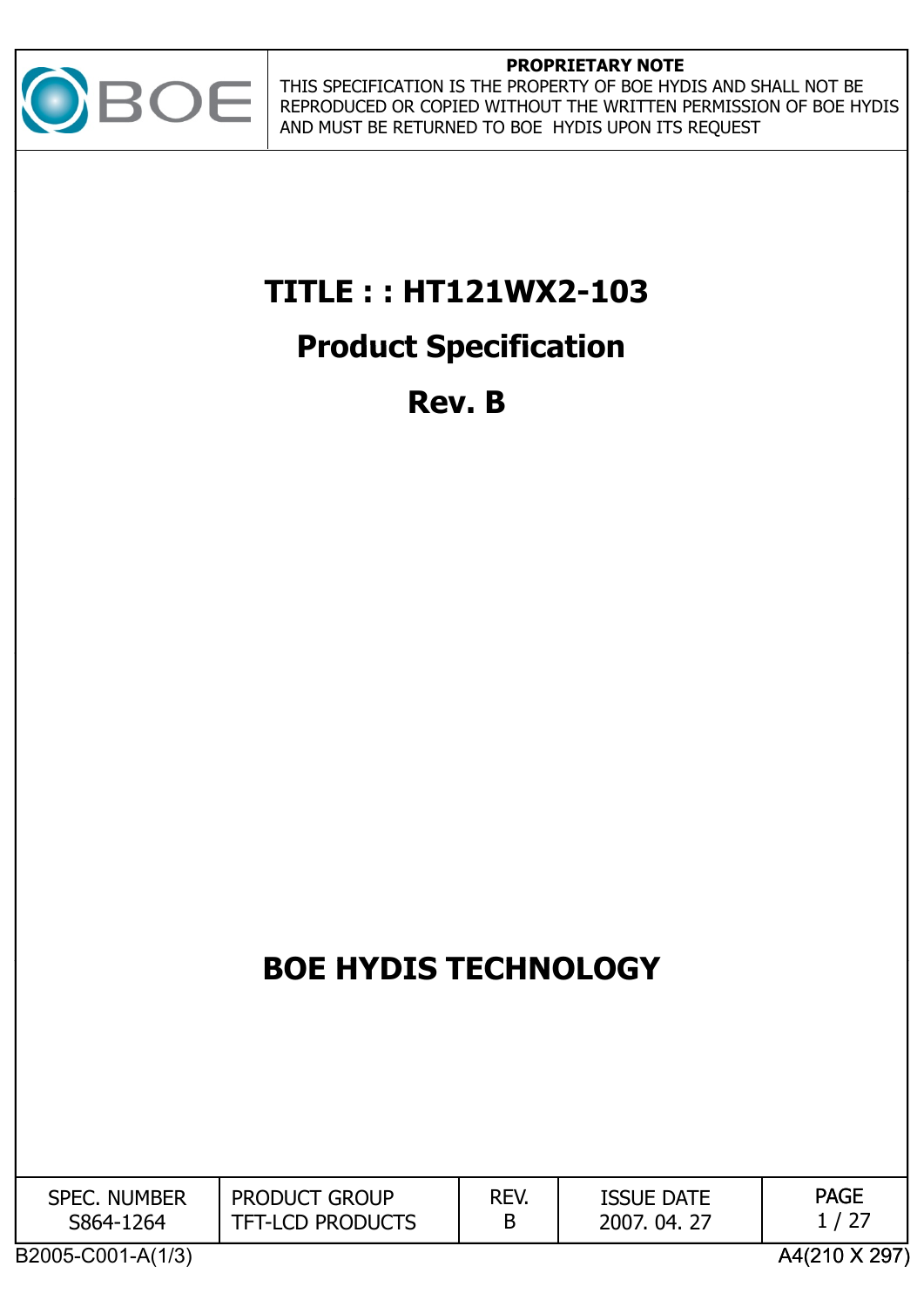

TFT-LCD PRODUCT  $\vert$  B | 2007.04.27

# REVISION HISTORY

| REV.         | ECN NO.    | <b>DESCRIPTION OF CHANGES</b>                                                                                                                                                 | <b>DATE</b> | <b>PREPARED</b> |
|--------------|------------|-------------------------------------------------------------------------------------------------------------------------------------------------------------------------------|-------------|-----------------|
|              |            | Initial Release                                                                                                                                                               | 05.12.28    | C.Y.Cho         |
| A            | E0611-F022 | Repositioning the Product Label (23P).<br>: Left and down side<br>$\rightarrow$ Center and down side                                                                          | 06.12.26    | Joseph Ha       |
| <sub>B</sub> | E0704-F016 | Adding the Optical data (8P)<br>: Minimum value of Viewing Angle<br>& Contrast Ratio<br>Maximum value of Response Time<br>Elimination of Product Label for BOE<br>China (23P) | 07.04.27    | Joseph Ha       |

| <b>SPEC. NUMBER</b><br>S864-1264 | <b>SPEC. TITLE</b><br>HT121WX2-103 Product Specification | <b>PAGE</b><br>2 / 27 |
|----------------------------------|----------------------------------------------------------|-----------------------|
| B2005-C001-A(2/3)                |                                                          | A4(210 X 297)         |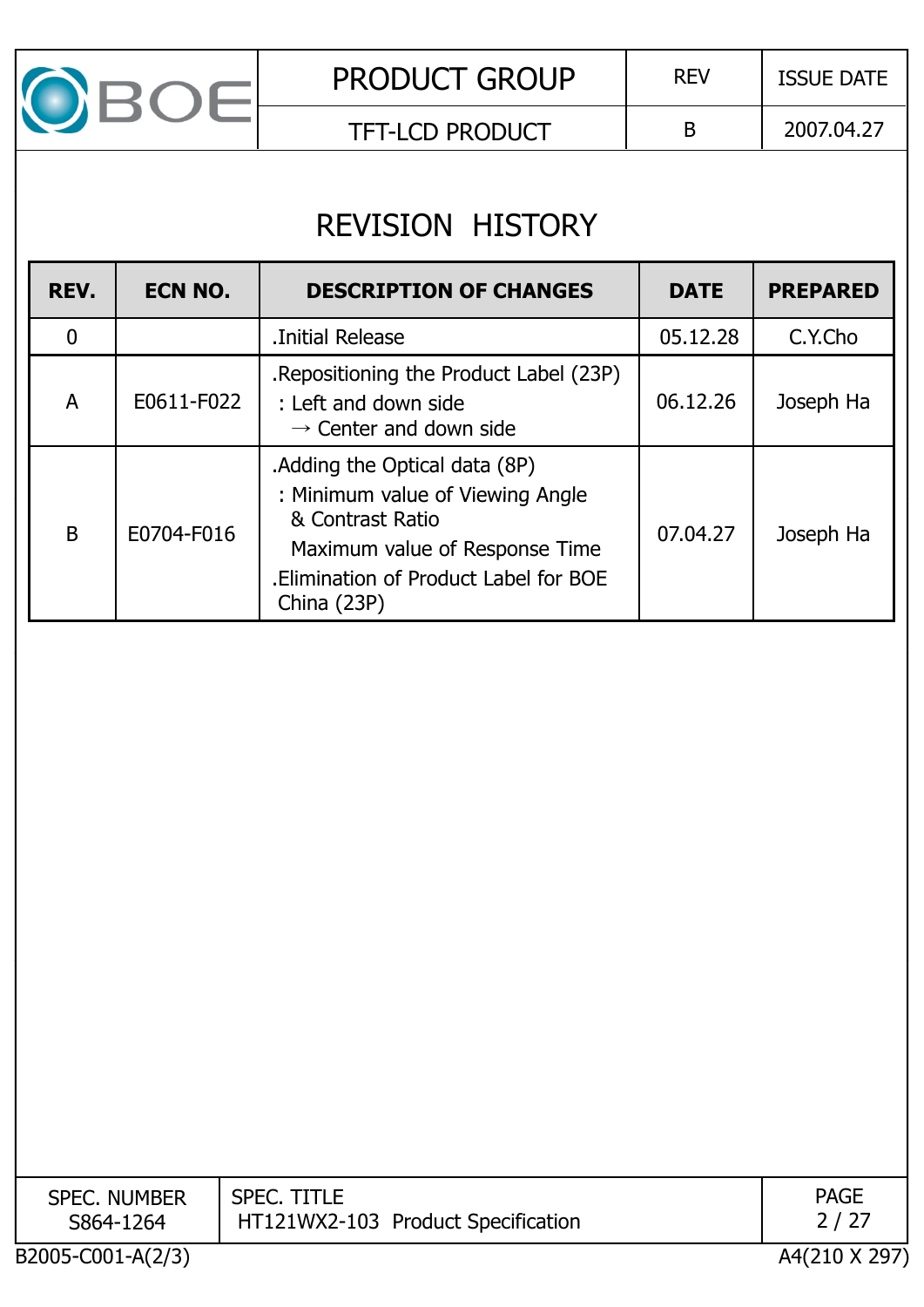

## **CONTENS**

| NO.  | <b>ITEM</b>                                           | <b>PAGE</b>    |
|------|-------------------------------------------------------|----------------|
| 1.0  | <b>General Description</b>                            | 4              |
| 2.0  | Absolute Maximum ratings                              | 6              |
| 3.0  | <b>Electrical specifications</b>                      | $\overline{7}$ |
| 4.0  | <b>Optical specifications</b>                         | 8              |
| 5.0  | <b>Interface Connection</b>                           | 12             |
| 6.0  | <b>Signal Timing Specification</b>                    | 14             |
| 7.0  | Signal Timing waveforms of interface signal (DE mode) | 15             |
| 8.0  | Input Signals, Display Colors & Gray Scale of Colors  | 16             |
| 9.0  | <b>Power Sequence</b>                                 | 17             |
| 10.0 | <b>Mechanical Characteristics</b>                     | 18             |
| 11.0 | <b>Reliability Test</b>                               | 19             |
| 12.0 | Handling & Cautions                                   | 20             |
| 13.0 | Packing                                               | 21             |
| 14.0 | <b>Environment &amp; Safety</b>                       | 22             |
| 15.0 | <b>TFT-LCD Module Outline Dimensions</b>              | 24             |
| 16.0 | EDID data                                             | 26             |

| <b>SPEC. NUMBER</b> | <b>SPEC. TITLE</b>                 | <b>PAGE</b>   |
|---------------------|------------------------------------|---------------|
| S864-1264           | HT121WX2-103 Product Specification | 3/27          |
| B2005-C001-A(3/3)   |                                    | A4(210 X 297) |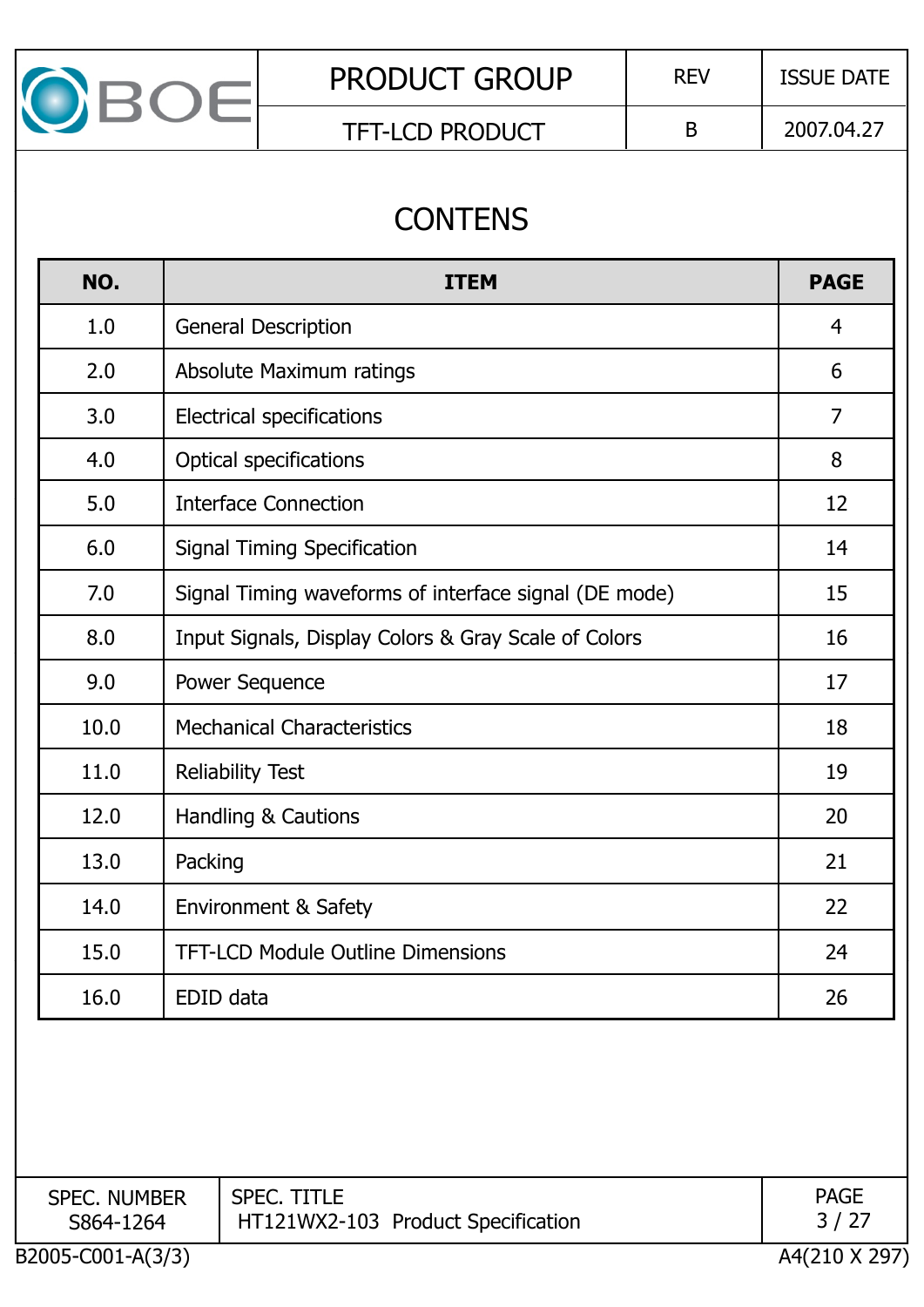| <b>PRODUCT GROUP</b>   | <b>REV</b> | <b>ISSUE DATE</b> |
|------------------------|------------|-------------------|
| <b>TFT-LCD PRODUCT</b> |            | 2007.04.27        |

#### **1.0 GENERAL DESCRIPTION**

#### **1.1 Introduction**

HT121WX2-103 is a color active matrix TFT LCD module using amorphous silicon TFT's (Thin Film Transistors) as an active switching devices. This module has a 12.1 inch diagonally measured active area with WXGA resolutions (1280 horizontal by 800 vertical pixel array). Each pixel is divided into RED, GREEN, BLUE dots which are arranged in vertical stripe and this module can display 262,144 colors. The TFT-LCD panel used for this module is a low reflection and higher color type.



#### **1.2 Features**

- 1) Thin and light weight
- 2) 6-bit color depth, Display 262,144 colors
- 3) Low driving voltage and low power consumption
- 4) 1 Channel LVDS Interface (DE mode)
- 6) Single CCFL (Bottom side/Horizontal Direction)
- 7) Al Bezel
- 8) On Board EDID chip
- 9) Glare polarizer product
- 10) VESA V1 Compatible
- 11) RoHS Product

#### **1.3 Application**

Notebook PC

| <b>SPEC. NUMBER</b><br>S864-1264 | <b>SPEC. TITLE</b><br>HT121WX2-103 Product Specification | <b>PAGE</b>  |
|----------------------------------|----------------------------------------------------------|--------------|
| 32005.001.121                    |                                                          | 1.1010101000 |

B2005-C001-A(3/3) A4(210 X 297)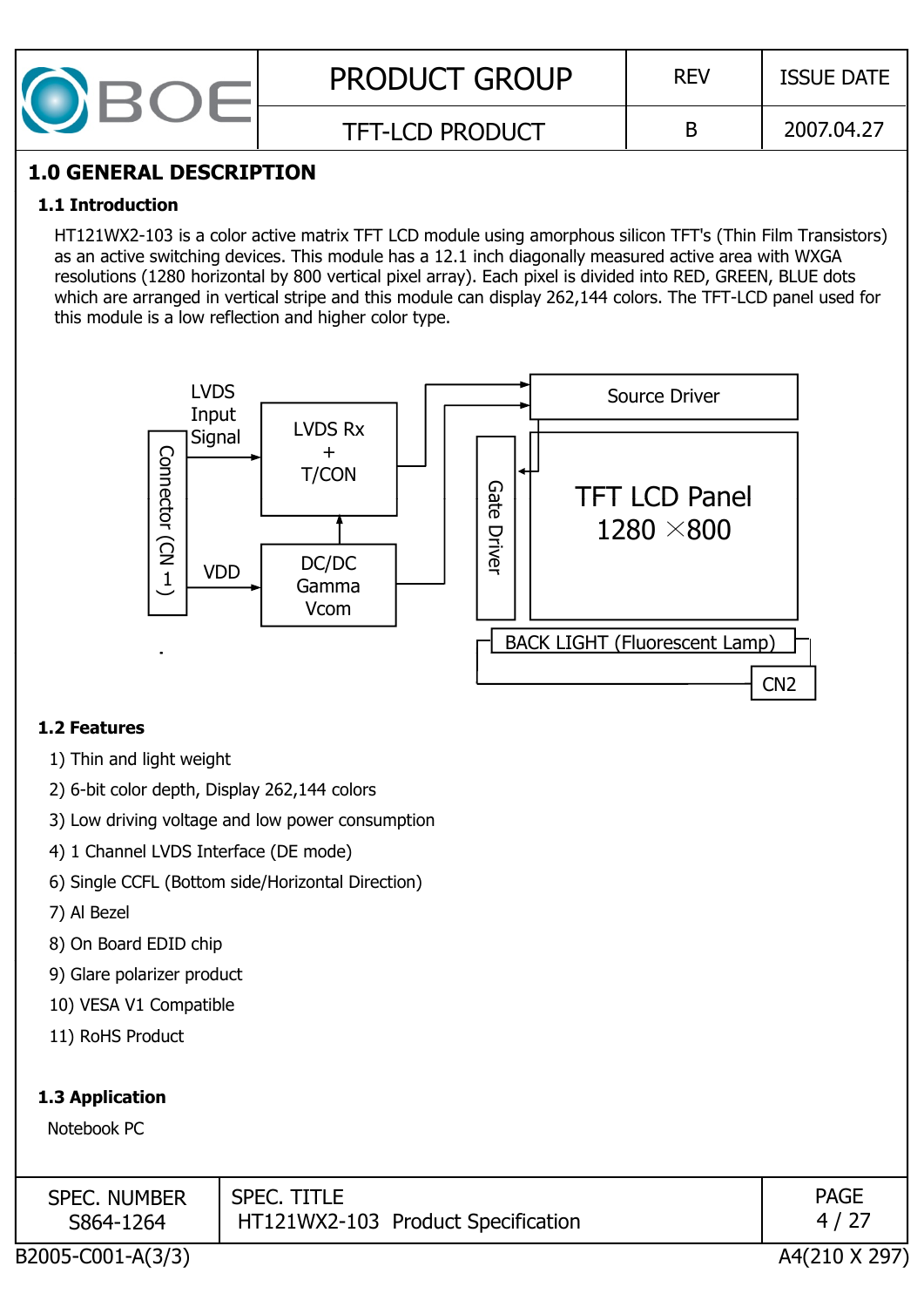| <b>PRODUCT GROUP</b>   | <b>REV</b> | <b>ISSUE DATE</b> |
|------------------------|------------|-------------------|
| <b>TFT-LCD PRODUCT</b> |            | 2007.04.27        |

#### **1.3 General Specifications**

| <b>PARAMETER</b>    | <b>SPECIFICATION</b>                                                      | <b>UNIT</b> | <b>REMARK</b> |
|---------------------|---------------------------------------------------------------------------|-------------|---------------|
| Active area         | $261.12(H) \times 163.20(V)$                                              | mm          |               |
| Number of pixels    | $1280(H) \times 800(V)$                                                   | pixels      |               |
| Pixel pitch         | $0.204(H) \times 0.204(V)$                                                | mm          |               |
| Pixel arrangement   | <b>RGB Vertical stripe</b>                                                |             |               |
| Display colors      | 262,144                                                                   | colors      |               |
| Display mode        | Normally White                                                            |             |               |
| Dimensional outline | 275.8 $\pm$ 0.5 (W) x 178.0 $\pm$ 0.5 (V)<br>Thickness: 4.9 Typ (5.2 Max) | mm          |               |
| Weight              | 260 Typ. / 270 Max.                                                       | g           |               |
| Back-light          | Top edge side 1-CCFL type<br>(Cold Cathode Fluorescent Lamp)              |             |               |
| Surface treatment   | Anti-GlareReflection, 2H                                                  |             |               |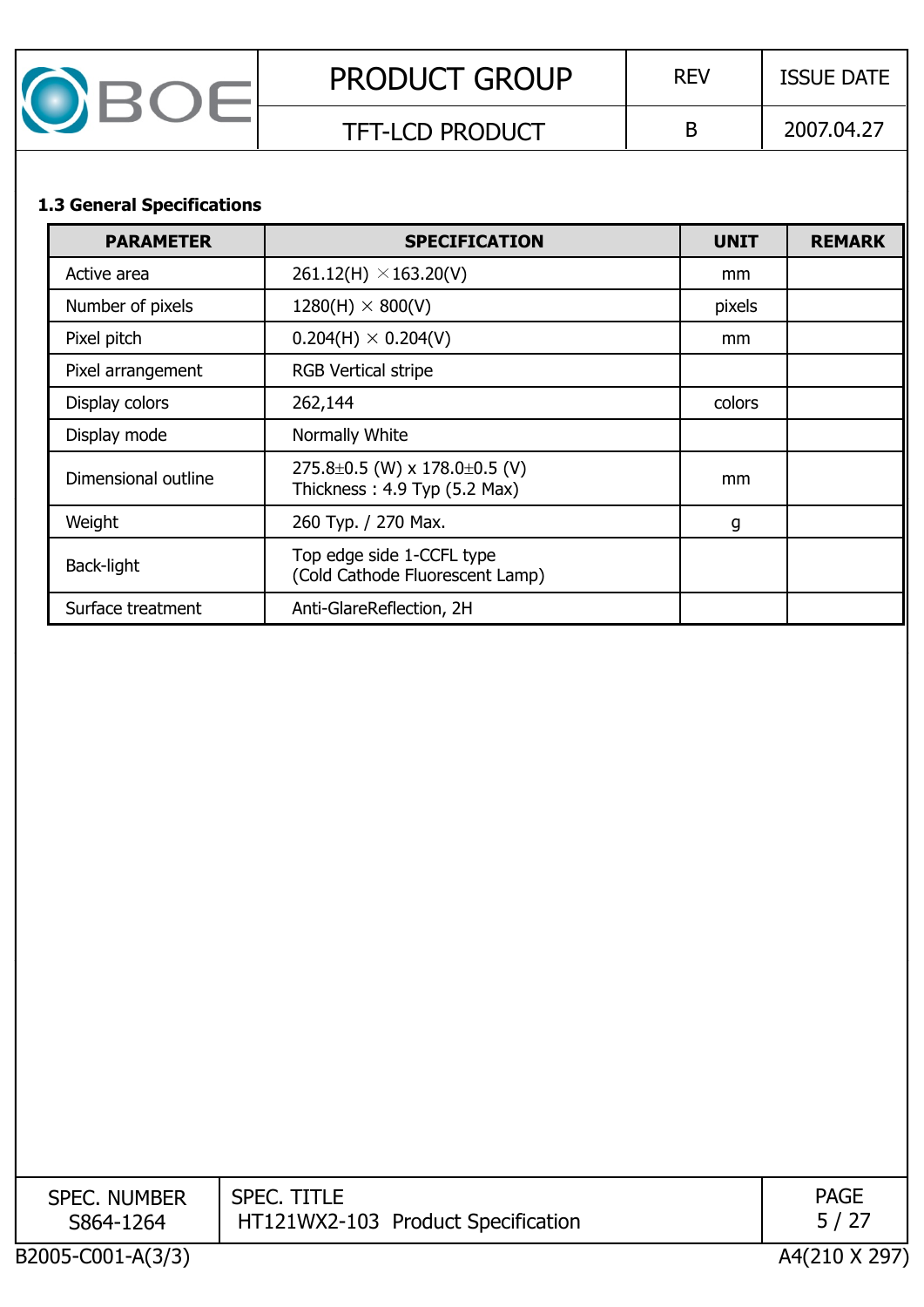

## **2.0 ABSOLUTE MAXIMUM RATINGS**

The followings are maximum values which, if exceed, may cause faulty operation or damage to the unit.

| <b>PARAMETER</b>               | <b>SYMBOL</b>              | MIN.      | MAX.          | <b>UNIT</b> | <b>REMARK</b>               |
|--------------------------------|----------------------------|-----------|---------------|-------------|-----------------------------|
| Logic Power Supply             | $V_{DD}$                   | $VSS-0.3$ | 4.0           | v           | Ta = 25 $\pm$ 2 $\degree$ C |
| Logic Input Voltage            | $V_{IN}$                   | $VSS-0.3$ | $V_{DD}$ +0.3 | v           |                             |
| <b>Back-light Lamp Current</b> | $L_{BL}$                   | 2.0       | 7.0           | mA          |                             |
| <b>Back-light Frequency</b>    | $F_1$                      | 45        | 80            | <b>KHz</b>  |                             |
| <b>Operating Temperature</b>   | $T_{OP}$                   | 0         | $+50$         | °C          | Note 1                      |
| Storage Temperature            | $\mathsf{T}_{\mathsf{ST}}$ | $-20$     | $+60$         | °C          |                             |

Note 1. Temperature and relative humidity range are shown in the figure below.

 $-90$  [%] RH Max. (40°C  $\geq$ Ta)

- Maximum wet-bulb temperature at 39  $\degree$  or less. (Ta > 40 $\degree$ ) No condensation

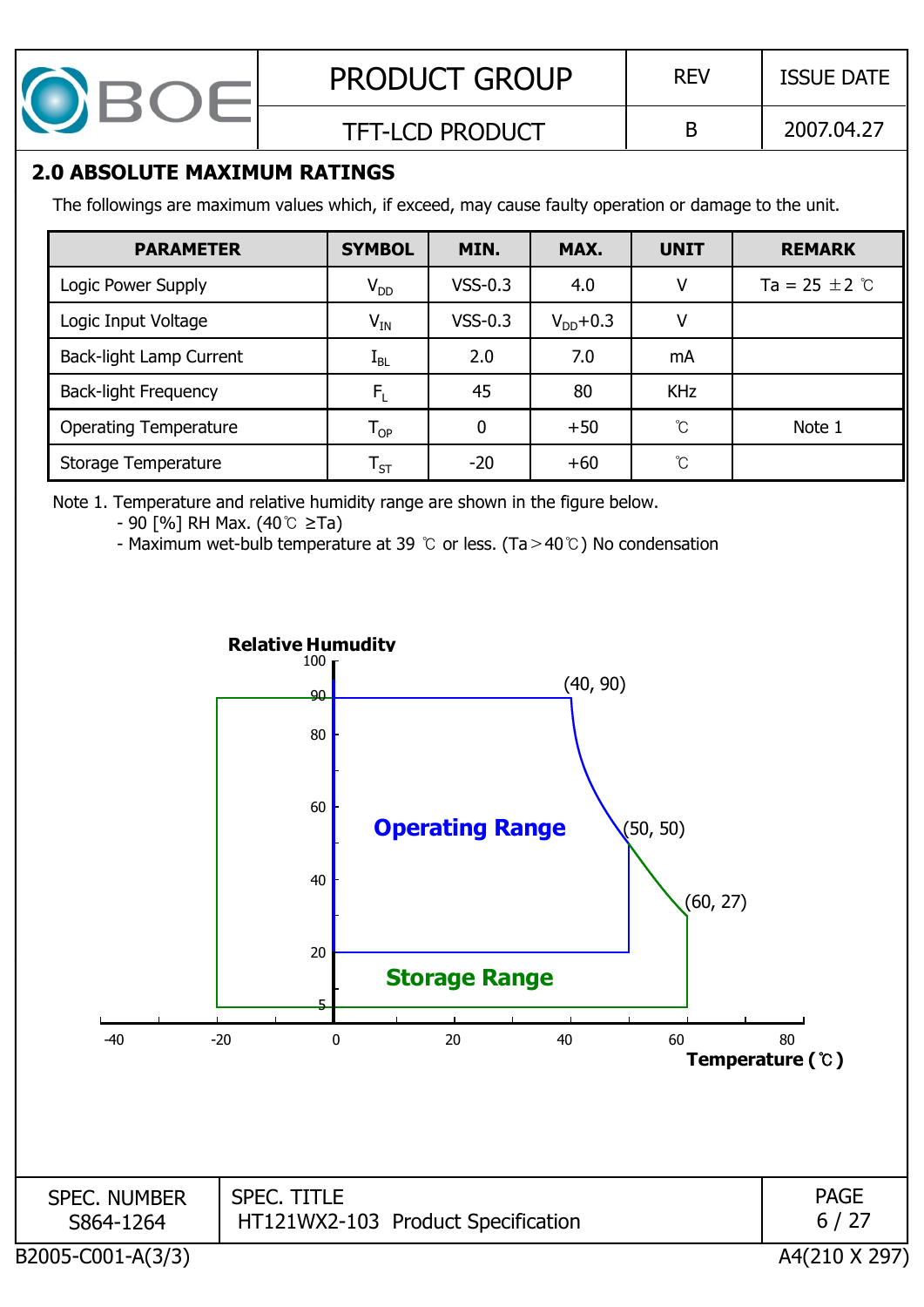

#### TFT-LCD PRODUCT B 2007.04.27

## **3.0 ELECTRICAL SPECIFICATIONS** Ta = 25±2 °C

| <b>PARAMETER</b>                                |              | MIN.   | TYP.           | MAX.                     | <b>UNIT</b>      | <b>REMARK</b>                      |
|-------------------------------------------------|--------------|--------|----------------|--------------------------|------------------|------------------------------------|
| Power Supply Voltage                            | $V_{DD}$     | 3.0    | 3.3            | 3.6                      | $\vee$           | Note 1                             |
| Power Supply Current                            | $I_{DD}$     |        | 303            |                          | mA               | Note 1                             |
| <b>CCFL Ignition Time</b>                       | t            |        |                | 1                        | <b>Sec</b>       |                                    |
| High Level Differential Input Signal<br>Voltage | $V_{IH}$     |        |                | $+100$                   | mV               |                                    |
| Low Level Differential Input Signal<br>Voltage  | $V_{IL}$     | $-100$ | ۰              |                          | mV               |                                    |
| Back-light Lamp Voltage                         | $V_{BL}$     | 760    | 580            | 540                      | $V_{rms}$        | Note 2                             |
| Back-light Lamp Current                         | $\rm I_{BL}$ | 2.0    | 5.0            | 7.0                      | mA <sub>rm</sub> |                                    |
| Back-light Lamp operating Frequency             | $F_1$        | 45     | 55             | 80                       | <b>KHz</b>       | One Lamp, Note 3                   |
|                                                 |              |        | $\blacksquare$ | 1120                     | $V_{rms}$        | Ta = $25^\circ$ C, Note 4          |
| Lamp Start Voltage                              |              |        |                | 1350                     | $V_{rms}$        | Ta = $0^{\circ}$ C, Note 4         |
| Lamp Life                                       |              | 10,000 | 15,000         | $\overline{\phantom{0}}$ | hrs              | $IRI = 7.0$ mA, Note 5             |
|                                                 | $P_D$        |        | 1.0            |                          | W                | at Windows XP,                     |
| <b>Power Consumption</b>                        | $P_{BL}$     |        | 3.5            | 3.85                     | W                | $I_{\rm BI} = 6.0 \rm mA$ , Note 6 |
|                                                 | $P_{total}$  |        | 4.5            |                          | W                |                                    |

Notes : 1. The supply voltage is measured and specified at the interface connector of LCM. The current draw and power consumption specified is for 3.3V at  $25^{\circ}$ . a) Typ. : Windows XP desktop Pattern b) Max. : V2 Skip Pattern

- 2. Reference value, which is measured with Samsung Electric SIC-180 Inverter. (VBL Min is value at IBL Min and VBL Max is value at IBL Max)
- 3. The lamp frequency should be selected as different as possible from the horizontal synchronous frequency and its harmonics to avoid interference which may cause line flow on the display.
- 4. For starting the backlight unit, the output voltage of DC/AC's transformer should be larger than the minimum lamp starting voltage. (1120 Vrms at 25  $\degree$  & 1,350 Vrms at 0  $\degree$ C) If an inverter has shutdown function it should keep its output for more than 1 second even if the lamp connector open. Otherwise the lamps may not to be turned on.
- 5. End of Life shall be determined by the time when any of the following is satisfied under continuous lighting at  $25^{\circ}$  and IBL = 7.0mA.
	- Intensity drops to 50% of the Initial Value.
- 6. Calculated value for reference (VBL  $\times$  IBL)

| <b>SPEC. NUMBER</b><br>S864-1264 | <b>SPEC. TITLE</b><br>HT121WX2-103 Product Specification | <b>PAGE</b> |
|----------------------------------|----------------------------------------------------------|-------------|
|----------------------------------|----------------------------------------------------------|-------------|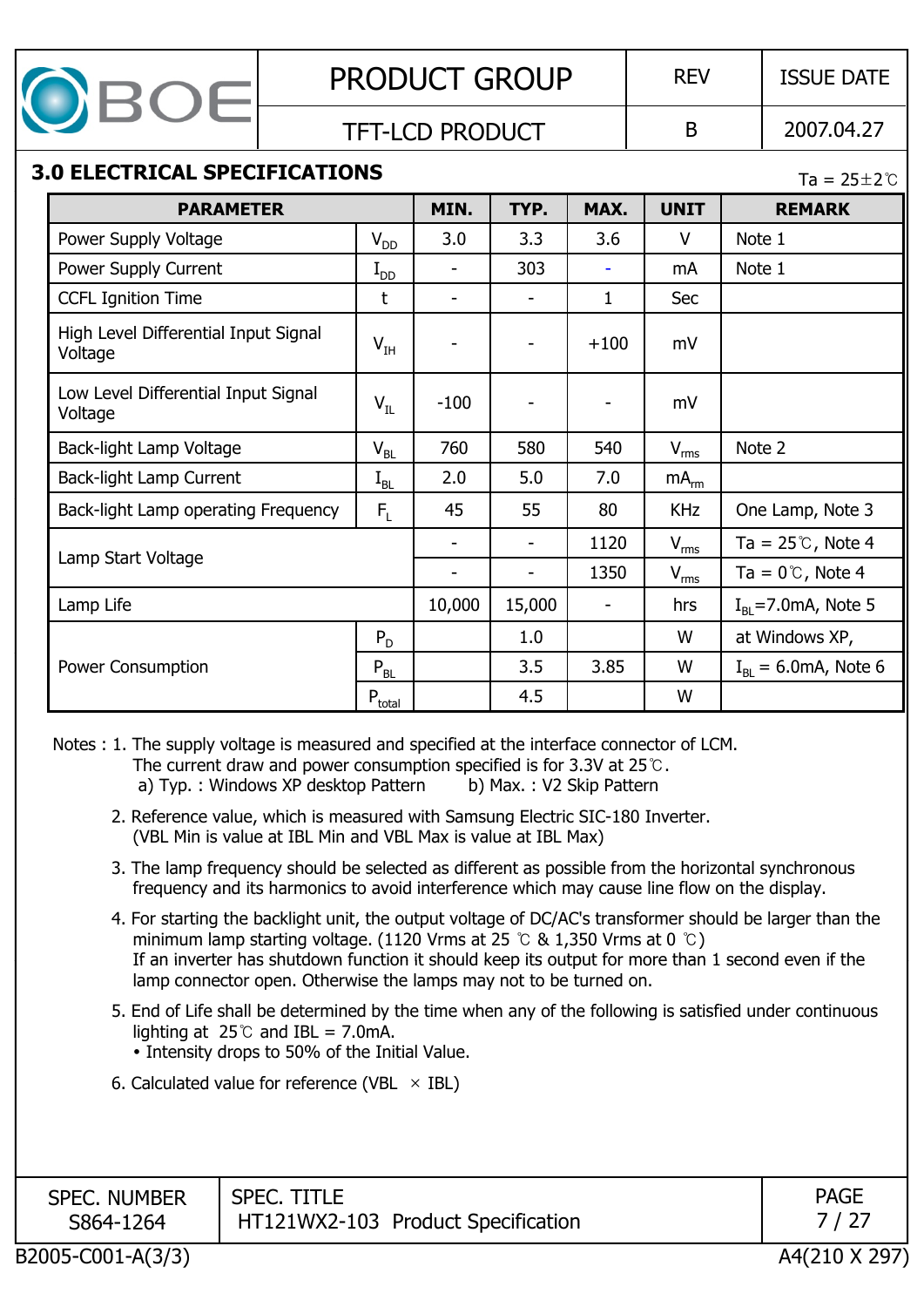

### **4.0 OPTICAL SPECIFICATION**

The test of Optical specifications shall be measured in a dark room (ambient luminance  $\leq 1$  lux and temperature =  $25\pm2$ °C) with the equipment of Luminance meter system (Goniometer system and TOPCONE BM-5) and test unit shall be located at an approximate distance 50cm from the LCD surface at a viewing angle of  $\theta$  and  $\Phi$  equal to  $0^\circ$ . We refer to  $\theta_{\emptyset=0}$  (= $\theta_3$  ) as the 3 o'clock direction (the "right"),  $\theta_{\emptyset=90}$  (=  $\theta_{12}$  ) as the 12 o'clock direction ("upward"),  $\theta_{\varnothing=180}$  (=  $\theta_9$  ) as the 9 o'clock direction ("left") and  $\theta_{\varnothing=270} (= \theta_6$  ) as the 6 o'clock direction ("bottom"). While scanning  $\theta$ and/or Ø, the center of the measuring spot on the Display surface shall stay fixed. The backlight should be operating for 30 minutes prior to measurement... VDD shall be 3.3 +/- 0.3V at 25 $\degree$ C. Optimum viewing angle direction is 6 o'clock.

| Horizontal               | $\Theta$ <sub>3</sub>       |                                 | 40                                                                                           | 45    |                                    |                   |                                |
|--------------------------|-----------------------------|---------------------------------|----------------------------------------------------------------------------------------------|-------|------------------------------------|-------------------|--------------------------------|
|                          |                             |                                 |                                                                                              |       |                                    | Deg.              |                                |
|                          | $\Theta_{9}$                | CR > 10                         | 40                                                                                           | 45    | $\overline{\phantom{a}}$           | Deg.              |                                |
| Vertical                 | $\Theta_{12}$               |                                 | 15                                                                                           | 20    | $\overline{\phantom{a}}$           | Deg.              | Note 1                         |
|                          | $\Theta_6$                  |                                 | 40                                                                                           | 45    | $\overline{\phantom{a}}$           | Deg.              |                                |
| Luminance Contrast ratio | CR                          | $\Theta = 0^\circ$              | 250                                                                                          | 300   | $\overline{\phantom{a}}$           |                   | Note 2                         |
| 1 Points                 | $Y_w$                       |                                 | 170                                                                                          | 200   | $\overline{\phantom{a}}$           | cd/m <sup>2</sup> | Note 3                         |
| 5 Points                 | $\Delta Y5$                 | $IBL = 6mA$                     | 80                                                                                           | 85    | $\overline{\phantom{a}}$           |                   | Note 4                         |
| 13 Points                | $\Delta Y13$                |                                 | 65                                                                                           | 75    | $\overline{\phantom{a}}$           |                   |                                |
|                          | $\mathsf{X}_{\mathsf{W}}$   |                                 | 0.283                                                                                        | 0.313 | 0.343                              |                   |                                |
|                          | $Y_w$                       |                                 | 0.299                                                                                        | 0.329 | 0.359                              |                   |                                |
|                          | $X_R$                       |                                 | 0.559                                                                                        | 0.589 | 0.619                              |                   |                                |
|                          | <b>Y</b> <sub>R</sub>       |                                 | 0.301                                                                                        | 0.331 | 0.361                              |                   | Note 5                         |
|                          | $X_G$                       |                                 | 0.273                                                                                        | 0.303 | 0.333                              |                   |                                |
|                          | Y <sub>G</sub>              |                                 | 0.510                                                                                        | 0.540 | 0.570                              |                   |                                |
|                          | $X_B$                       |                                 | 0.117                                                                                        | 0.147 | 0.177                              |                   |                                |
|                          | $Y_B$                       |                                 | 0.115                                                                                        | 0.145 | 0.175                              |                   |                                |
|                          | $T_r + T_d$                 | Ta= $25^\circ$ C                |                                                                                              | 10    | 22.5                               | ms                | Note 6                         |
|                          | $\mathsf{T}_{\mathsf{d}}$   |                                 |                                                                                              | 15    | 27.5                               | ms                |                                |
| Cross Talk               |                             | $\Theta = 0^{\circ}$            |                                                                                              |       | 2.0                                | $\%$              | Note 7                         |
|                          |                             |                                 |                                                                                              |       |                                    |                   |                                |
|                          |                             |                                 |                                                                                              |       |                                    |                   | <b>PAGE</b><br>8/27            |
|                          | Red<br>Green<br><b>Blue</b> | <b>CT</b><br><b>SPEC. TITLE</b> | $\Theta = 0^{\circ}$<br>$\Theta = 0^{\circ}$<br>$\Theta = 0^{\circ}$<br>$\Theta = 0^{\circ}$ |       | HT121WX2-103 Product Specification |                   | $\frac{0}{0}$<br>A4(210 X 297) |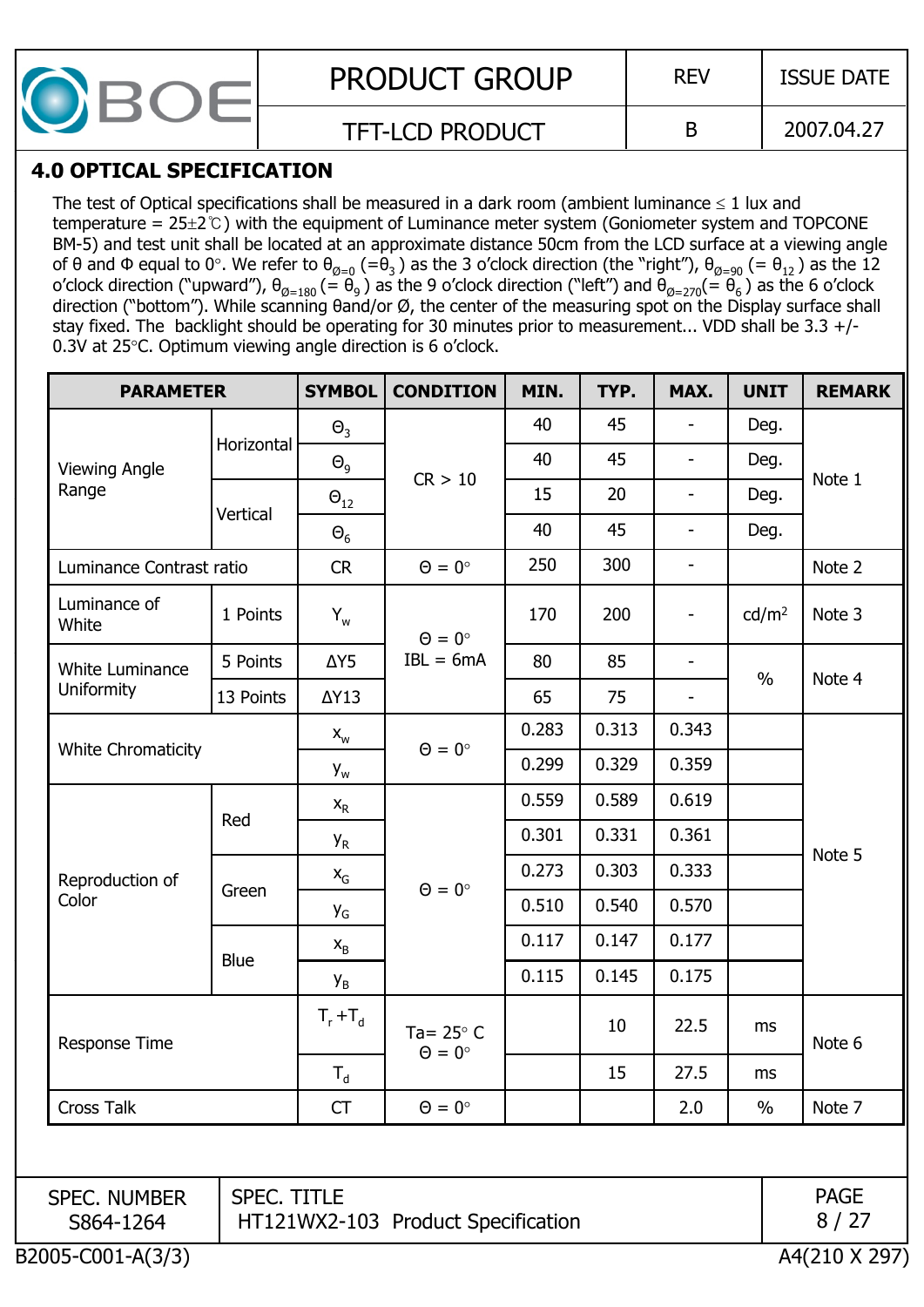| <b>PRODUCT GROUP</b>   | <b>REV</b> | <b>ISSUE DATE</b> |
|------------------------|------------|-------------------|
| <b>TFT-LCD PRODUCT</b> |            | 2007.04.27        |

- Note : 1. Viewing angle is the angle at which the contrast ratio is greater than 10. The viewing are determined for the horizontal or 3, 9 o'clock direction and the vertical or 6, 12 o'clock direction with respect to the optical axis which is normal to the LCD surface . (see FIGURE 1)
	- 2. Contrast measurements shall be made at viewing angle of  $\Theta = 0^\circ$  and at the center of the LCD surface. Luminance shall be measured with all pixels in the view field set first to white, then to the dark (black) state. (See FIGURE 1) Luminance Contrast Ratio (CR) is defined mathematically.

Luminance when displaying a white raster

Luminance when displaying a black raster

- 3. Center Luminance of white is defined as luminance values of 5 point average across the LCD surface. Luminance shall be measured with all pixels in the view field set first to white. This measurement shall be taken at the locations shown in FIGURE 2 for a total of the measurements per display.
- 4. The White luminance uniformity on LCD surface is then expressed. (See FIGURE 2)

 $CR =$ 

Uniformity  $\Delta Y =$ Minimum Luminance of 5(or 13) points<br>Maximum Luminance of 5(or 13) points X 100 (%)

- 5. The color chromaticity coordinates specified in Table 4 shall be calculated from the spectral data measured with all pixels first in red, green, blue and white. Measurements shall be made at the center of the panel.
- 6. The electro-optical response time measurements shall be made as FIGURE 3 by switching the "data" input signal OFF and ON. The times needed for the luminance to change from 10% to 90% is Tr, and 90% to 10% is Td.
- 7. Cross-Talk of one area of the LCD surface by another shall be measured by comparing the luminance (YA) of a 25mm diameter area, with all display pixels set to a gray level, to the luminance (YB) of that same area when any adjacent area is driven dark. (See FIGURE 4).

| <b>SPEC. NUMBER</b><br>S864-1264 | <b>SPEC. TITLE</b><br>HT121WX2-103 Product Specification | <b>PAGE</b> |
|----------------------------------|----------------------------------------------------------|-------------|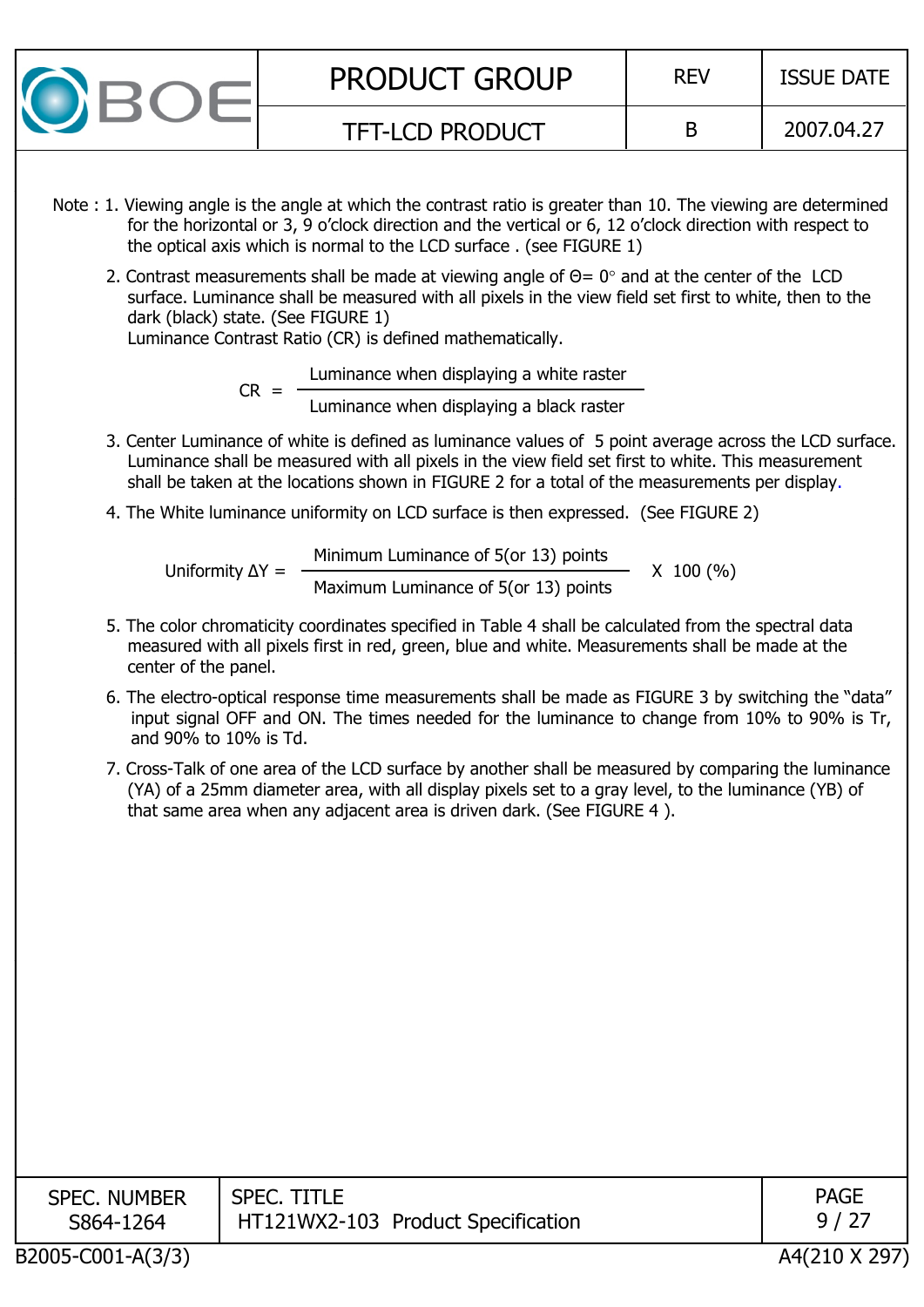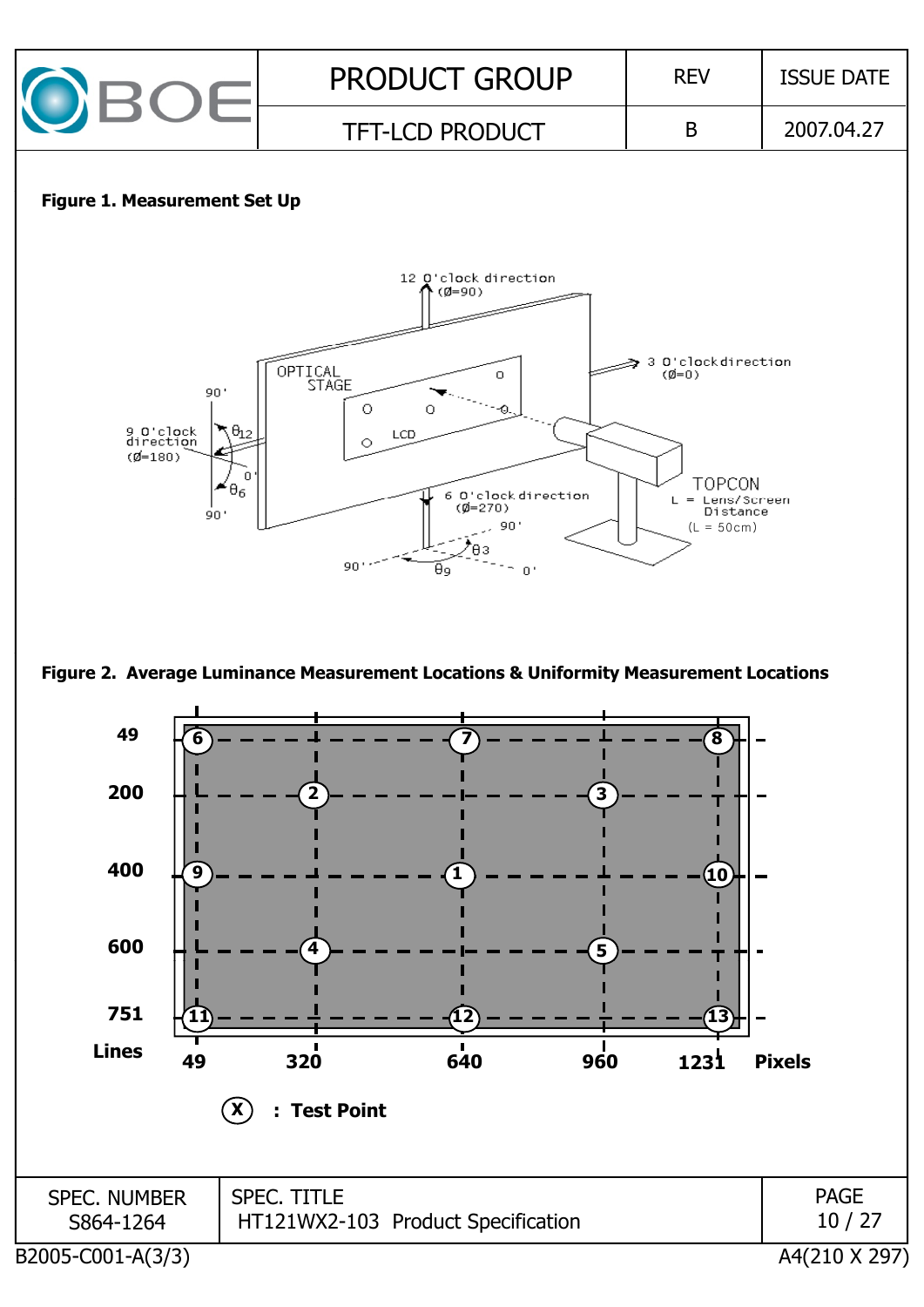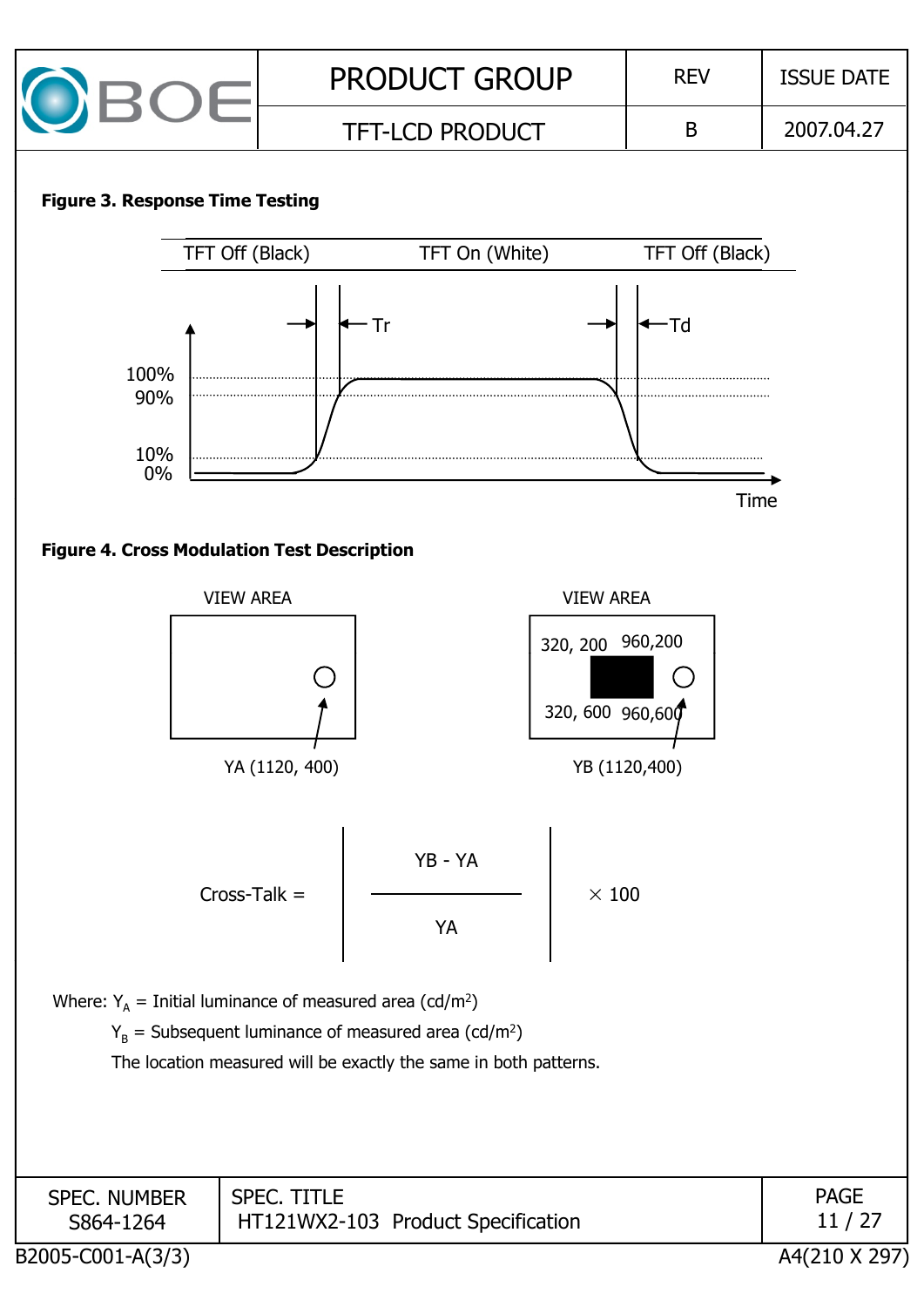

## TFT-LCD PRODUCT  $\vert$  B  $\vert$  2007.04.27

## **5.0 INTERFACE CONNECTION**

#### **5.1 Electrical Interface**

| CN1                      |                                                                                              | <b>Interface Connector</b> |                                 | DF19L-14P-1H (HIROSE) or equivalent           |                      |  |              |
|--------------------------|----------------------------------------------------------------------------------------------|----------------------------|---------------------------------|-----------------------------------------------|----------------------|--|--------------|
|                          |                                                                                              | User side Connector        |                                 |                                               |                      |  |              |
| PIN NO.                  |                                                                                              | <b>SYMBOL</b>              |                                 | <b>FUNCTION</b>                               | <b>REMARK</b>        |  |              |
| 1                        |                                                                                              | <b>VSS</b>                 | Ground                          |                                               |                      |  |              |
| $\overline{2}$           |                                                                                              | VDD1                       | Power Supply: +3.3V             |                                               |                      |  |              |
| 3                        |                                                                                              | VDD <sub>2</sub>           | Power Supply: +3.3V             |                                               |                      |  |              |
| $\overline{4}$           |                                                                                              | Vdd_EDID                   | $EDID +3.3V$                    |                                               |                      |  |              |
| 5                        |                                                                                              | <b>NC</b>                  | Reserved                        |                                               |                      |  |              |
| 6                        |                                                                                              | Clk_EDID                   | <b>EDID CIK</b>                 |                                               |                      |  |              |
| $\overline{7}$           |                                                                                              | Clk_Data                   | <b>EDID Data</b>                |                                               |                      |  |              |
| 8                        |                                                                                              | RINO-                      |                                 | LVDS Negative data signal (-)                 | Tx pin $#48$         |  |              |
| 9                        |                                                                                              | $RINO+$                    |                                 | LVDS Positive data signal $(+)$               | Tx pin $#47$         |  |              |
| 10                       |                                                                                              | <b>VSS</b>                 | Ground                          | Tx pin $#46$                                  |                      |  |              |
| 11                       |                                                                                              | RIN1-                      | LVDS Negative data signal (-)   | Tx pin $#45$                                  |                      |  |              |
| 12                       |                                                                                              | $RIN1+$                    | LVDS Positive data signal $(+)$ |                                               |                      |  | Tx pin $#42$ |
| 13                       |                                                                                              | <b>VSS</b>                 | Ground                          | Tx pin $#41$                                  |                      |  |              |
| 14                       |                                                                                              | RIN2-                      |                                 | LVDS Negative data signal (-)<br>Tx pin $#40$ |                      |  |              |
| 15                       |                                                                                              | $RIN2+$                    | LVDS Positive data signal $(+)$ |                                               | Tx pin $# 39$        |  |              |
| 16                       |                                                                                              | <b>VSS</b>                 | Ground                          |                                               |                      |  |              |
| 17                       |                                                                                              | <b>RCLKIN-</b>             |                                 | LVDS Negative clock signal (-)                |                      |  |              |
| 18                       |                                                                                              | RCLKIN+                    |                                 | LVDS Positive clock signal (+)                |                      |  |              |
| 19                       |                                                                                              | <b>VSS</b>                 | Ground                          |                                               |                      |  |              |
| 20                       |                                                                                              | <b>VSS</b>                 | Ground                          |                                               |                      |  |              |
| 5.2 Back-light Interface |                                                                                              |                            |                                 |                                               |                      |  |              |
| CN1                      |                                                                                              | <b>Interface Connector</b> |                                 | BHSR-02VS-1 (JST) or equivalent               |                      |  |              |
|                          |                                                                                              | User side Connector        |                                 | SM02B-BHSS-1 (JST) or equivalent              |                      |  |              |
| PIN NO.                  |                                                                                              | <b>INPUT</b>               |                                 | <b>FUNCTION</b>                               | <b>REMARK</b>        |  |              |
| 1                        |                                                                                              | <b>HOT</b>                 | High voltage                    |                                               | Pink                 |  |              |
| 2                        |                                                                                              | <b>COLD</b>                | Ground                          |                                               | <b>Black</b>         |  |              |
|                          | <b>SPEC. TITLE</b><br><b>SPEC. NUMBER</b><br>HT121WX2-103 Product Specification<br>S864-1264 |                            |                                 |                                               | <b>PAGE</b><br>12/27 |  |              |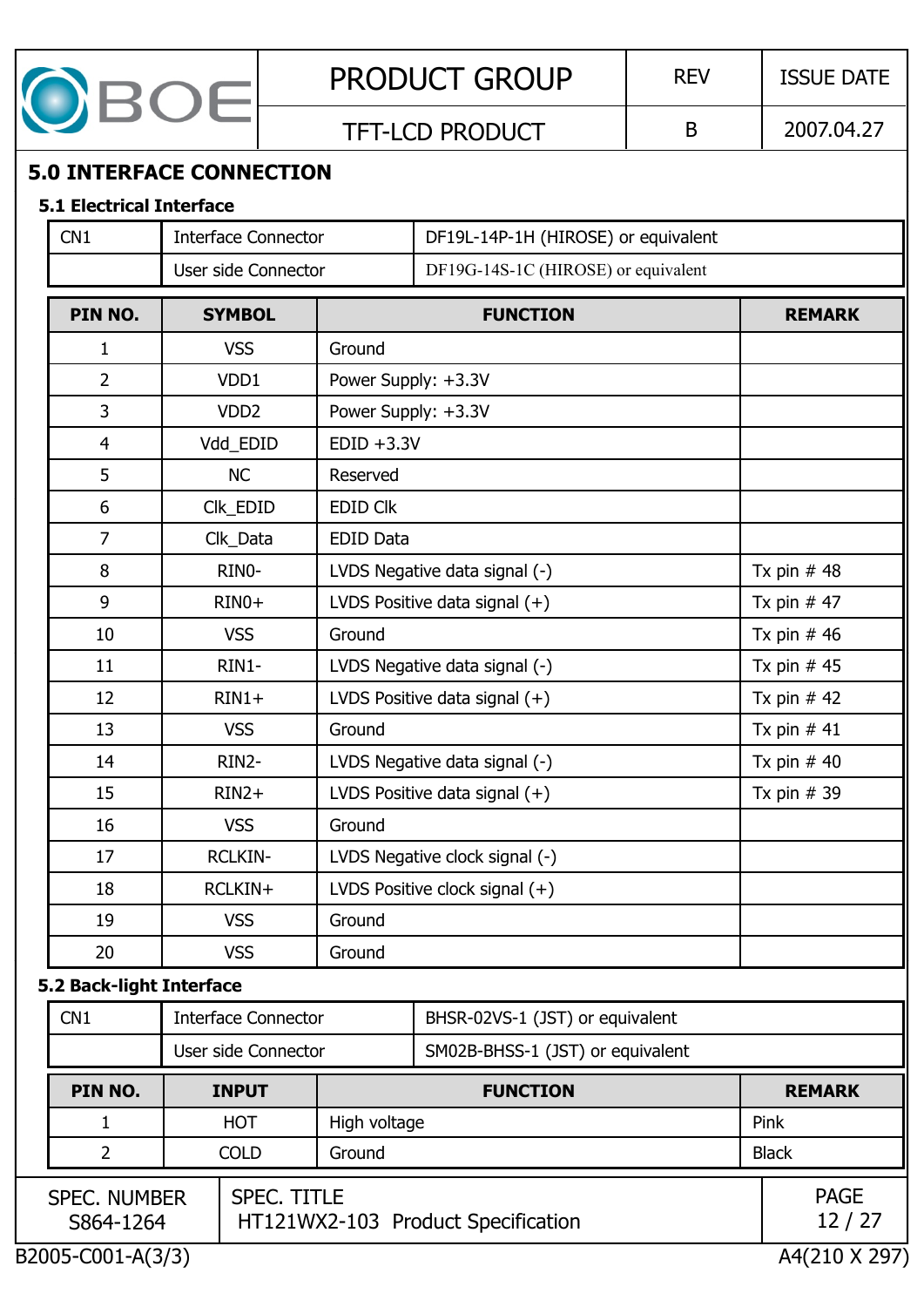| <b>PRODUCT GROUP</b>   | <b>REV</b> | <b>ISSUE DATE</b> |
|------------------------|------------|-------------------|
| <b>TFT-LCD PRODUCT</b> |            | 2007.04.27        |

#### **5.3 LVDS Interface**

LVDS Transmitter : THC63LVDM83A or equivalent

| <b>INPUT</b>   |                | <b>TRANSMITTER</b> |                    | <b>INTERFACE</b> | <b>DF19KR-20P-1H</b>                  | <b>REMARK</b>     |  |                                       |
|----------------|----------------|--------------------|--------------------|------------------|---------------------------------------|-------------------|--|---------------------------------------|
| <b>SIGNAL</b>  | PIN NO.        | PIN NO.            | <b>SYSTEM (Tx)</b> | TFT-LCD (Rx)     | PIN NO.                               |                   |  |                                       |
| R <sub>0</sub> | 51             |                    |                    |                  |                                       |                   |  |                                       |
| R1             | 52             |                    |                    |                  |                                       |                   |  |                                       |
| R2             | 54             |                    |                    |                  |                                       |                   |  |                                       |
| R <sub>3</sub> | 55             | 48<br>47           | OUT0-<br>$OUT0+$   | INO-<br>$IN0+$   | $\begin{array}{c} 5 \\ 6 \end{array}$ |                   |  |                                       |
| R <sub>4</sub> | 56             |                    |                    |                  |                                       |                   |  |                                       |
| R5             | $\overline{3}$ |                    |                    |                  |                                       |                   |  |                                       |
| G0             | $\overline{4}$ |                    |                    |                  |                                       |                   |  |                                       |
| G <sub>1</sub> | 6              |                    |                    |                  |                                       |                   |  |                                       |
| G <sub>2</sub> | $\overline{7}$ |                    | $IN1-$<br>OUT1-    |                  |                                       |                   |  |                                       |
| G <sub>3</sub> | 11             | 46                 |                    |                  |                                       |                   |  |                                       |
| G4             | 12             |                    |                    |                  | 45                                    | $OUT1+$<br>$IN1+$ |  | $\begin{array}{c} 8 \\ 9 \end{array}$ |
| G <sub>5</sub> | 14             |                    |                    |                  |                                       |                   |  |                                       |
| B <sub>0</sub> | 15             |                    |                    |                  |                                       |                   |  |                                       |
| B1             | 19             |                    |                    |                  |                                       |                   |  |                                       |
| <b>B2</b>      | 20             |                    |                    |                  |                                       |                   |  |                                       |
| B <sub>3</sub> | 22             |                    |                    |                  |                                       |                   |  |                                       |
| B <sub>4</sub> | 23             | 42                 | OUT2-              | $IN2-$           |                                       |                   |  |                                       |
| <b>B5</b>      | 24             | 41                 | $OUT2+$            | $IN2+$           | $11\,$<br>12                          |                   |  |                                       |
| <b>HSYNC</b>   | 27             |                    |                    |                  |                                       |                   |  |                                       |
| <b>VSYNC</b>   | 28             |                    |                    |                  |                                       |                   |  |                                       |
| DE             | 30             |                    |                    |                  |                                       |                   |  |                                       |
| <b>MCLK</b>    | 31             | 40                 | CLKOUT-            | CLKIN-           | 14                                    |                   |  |                                       |
|                |                | 39                 | CLKOUT+            | CLKIN+           | 15                                    |                   |  |                                       |

#### **5.4 Data Input Format**

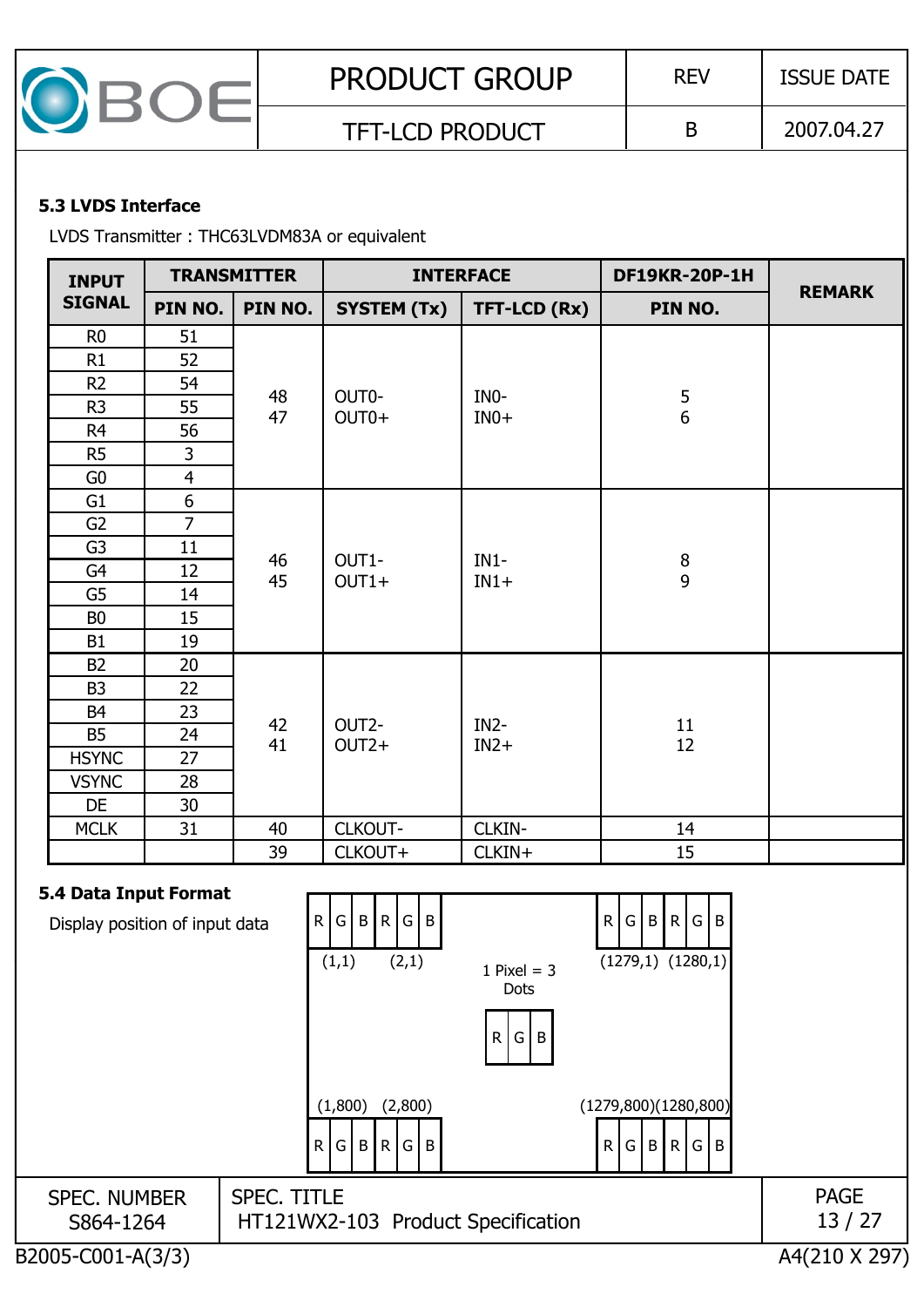

## **6.0 SIGNAL TIMING SPECIFICATION**

#### **6.1 LVDS Transmitter Input**

The 12.1" WXGA LCM is operated by the only DE (Data enable) mode.

| <b>ITEM</b>               | <b>SYMBOL</b> | <b>MIN</b> | <b>TYP</b> | <b>MAX</b> | <b>UNIT</b> |
|---------------------------|---------------|------------|------------|------------|-------------|
| Frame Period              | T1            | 804        | 823        |            | lines       |
| Vertical Display Period   | Т2            |            | 800        |            | lines       |
| One Line Scanning Period  | T3            | 1350       | 1440       |            | clocks      |
| Horizontal Display Period | T4            |            | 1280       |            | clocks      |
| <b>Clock Frequency</b>    | 1/T5          |            | 71.11      |            | <b>MHz</b>  |

## **6.2 LVDS Rx Interface Timing Parameter**

| <b>ITEM</b>         | <b>SYMBOL</b> | <b>MIN</b>             | <b>TYP</b>         | <b>MAX</b>             | <b>UNIT</b> | <b>REMARK</b> |
|---------------------|---------------|------------------------|--------------------|------------------------|-------------|---------------|
| <b>CLKIN Period</b> | tRCIP         | 12.5                   | 14.06              | 25.00                  | nsec        |               |
| Input Data 0        | tRIP0         | $-0.4$                 | 0.0                | $+0.4$                 | nsec        |               |
| Input Data 1        | tRIP1         | tRICP/7-0.4            | tRICP/7            | $tRICP/7+0.4$          | nsec        |               |
| Input Data 2        | tRIP2         | $2 \times tRICP/7-0.4$ | $2 \times tRICP/7$ | $2 \times$ tRICP/7+0.4 | nsec        |               |
| Input Data 3        | tRIP3         | $3 \times$ tricp/7-0.4 | $3 \times$ tricp/7 | $3 \times$ tRICP/7+0.4 | nsec        |               |
| Input Data 4        | tRIP4         | $4 \times$ tricp/7-0.4 | $4 \times tRICP/7$ | $4 \times tRICP/7+0.4$ | nsec        |               |
| Input Data 5        | tRIP5         | $5 \times$ tricp/7-0.4 | $5 \times$ tricp/7 | $5 \times$ tRICP/7+0.4 | nsec        |               |
| Input Data 6        | tRIP6         | $6 \times$ tricp/7-0.4 | $6 \times$ tricp/7 | $6 \times$ tricp/7+0.4 | nsec        |               |

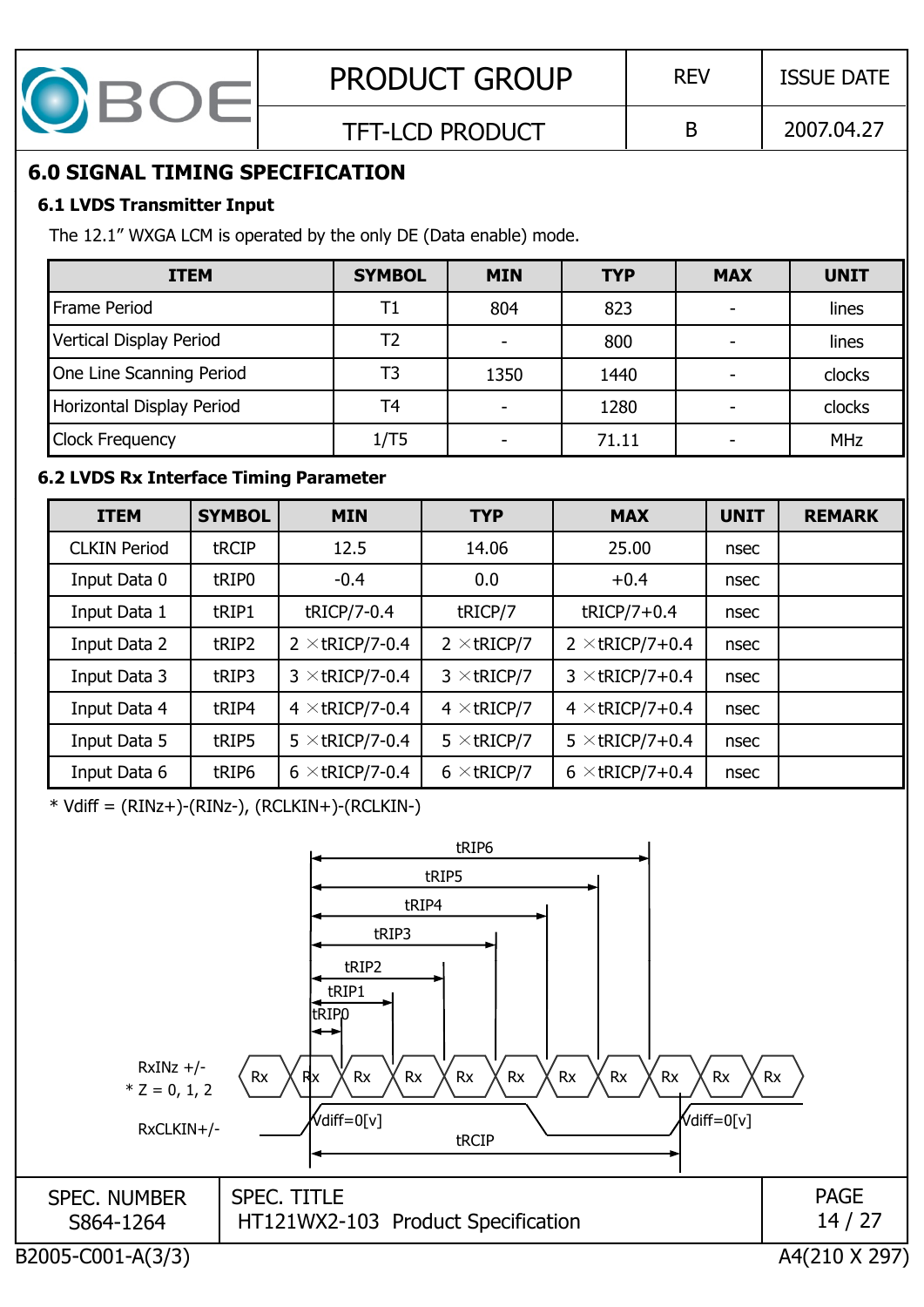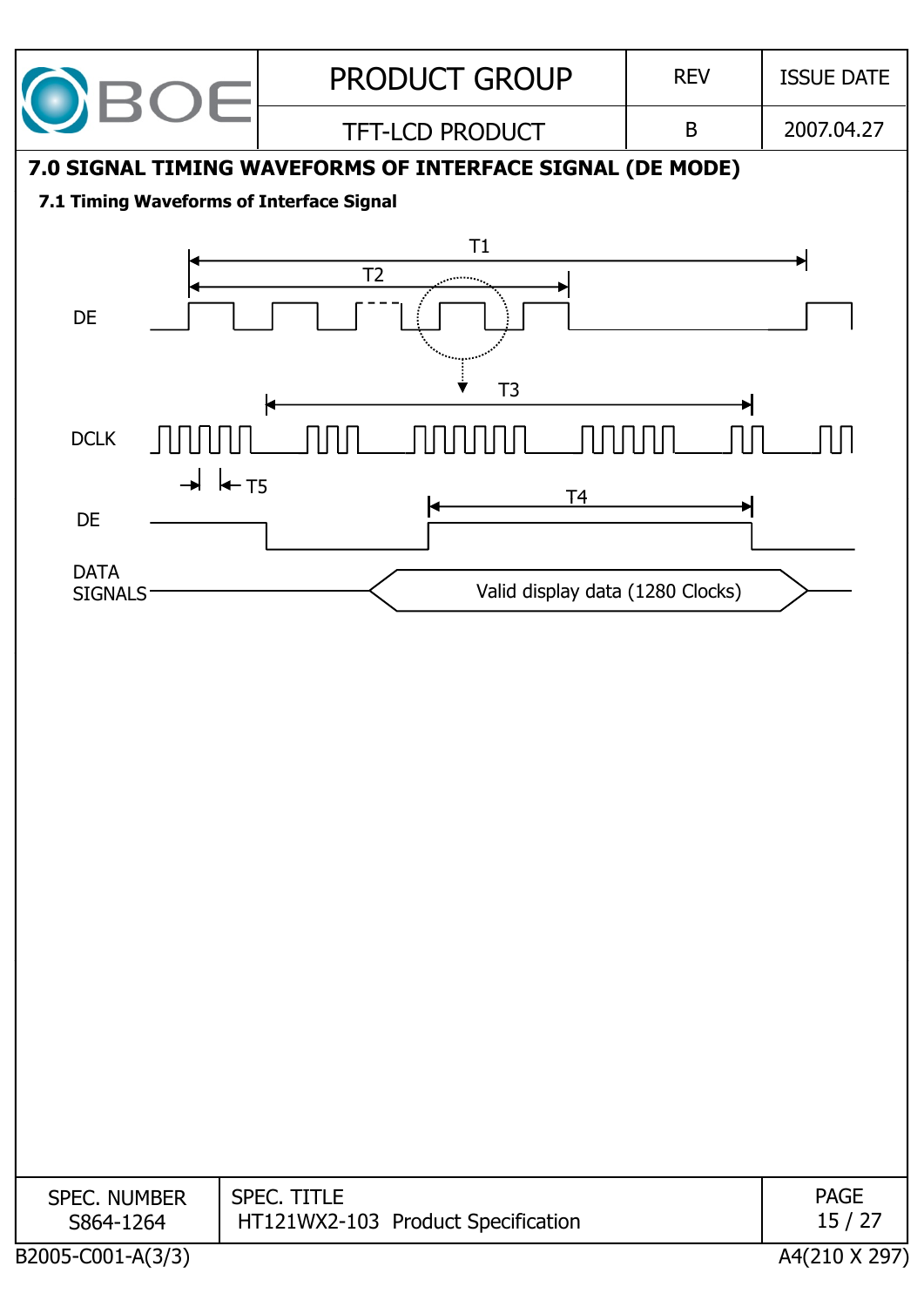| $\overline{\phantom{a}}$<br>G.<br>I<br>7 |
|------------------------------------------|
|------------------------------------------|

TFT-LCD PRODUCT  $\vert$  B  $\vert$  2007.04.27

## **8.0 INPUT SIGNALS, BASIC DISPLAY COLORS & GRAY SCALE OF COLORS**

Each color is displayed in sixty-four gray scales from a 6 bit data signal input. A total of 262,144 colors are derived from the resultant 18 bit data.

|              |                                   |                |                                    | Red Data       |                |              |                |                              |                             | Green Data        |                   |                   |                   |                  |                |                | <b>Blue Data</b> |              |                           |
|--------------|-----------------------------------|----------------|------------------------------------|----------------|----------------|--------------|----------------|------------------------------|-----------------------------|-------------------|-------------------|-------------------|-------------------|------------------|----------------|----------------|------------------|--------------|---------------------------|
|              | Colors & Gray Scale               | R <sub>5</sub> | R <sub>4</sub>                     | R <sub>3</sub> | R <sub>2</sub> | R1           | R <sub>0</sub> | G <sub>5</sub>               | G <sub>4</sub>              | G <sub>3</sub>    | G <sub>2</sub>    | G1                | G <sub>0</sub>    | <b>B5</b>        | B <sub>4</sub> | B <sub>3</sub> | B <sub>2</sub>   | <b>B1</b>    | B <sub>0</sub>            |
|              | <b>Black</b>                      | $\mathbf 0$    | 0                                  | 0              | 0              | $\mathbf 0$  | $\mathbf 0$    | $\mathbf 0$                  | $\pmb{0}$                   | $\mathbf 0$       | $\bf{0}$          | 0                 | $\bf{0}$          | 0                | 0              | $\mathbf 0$    | $\pmb{0}$        | 0            | $\bf{0}$                  |
|              | Blue                              | $\mathbf{0}$   | $\mathbf 0$                        | 0              | $\mathbf{0}$   | $\bf{0}$     | $\mathbf{0}$   | $\mathbf{0}$                 | $\mathbf 0$                 | $\mathbf 0$       | 0                 | 0                 | 0                 | $\mathbf{1}$     | $\mathbf{1}$   | $\mathbf{1}$   | $\mathbf{1}$     | $\mathbf{1}$ | $\mathbf{1}$              |
|              | Green                             | 0              | 0                                  | 0              | 0              | $\mathbf 0$  | 0              | 1                            | $\mathbf{1}$                | 1                 | 1                 | $\mathbf{1}$      | $\mathbf{1}$      | $\mathbf 0$      | 0              | $\mathbf 0$    | $\bf{0}$         | 0            | 0                         |
| Basic        | Cyan                              | 0              | 0                                  | 0              | $\mathbf{0}$   | 0            | $\mathbf{0}$   | $\mathbf{1}$                 | $\mathbf{1}$                | 1                 | 1                 | $\mathbf{1}$      | 1                 | 1                | $\mathbf{1}$   | $\mathbf{1}$   | 1                | $\mathbf{1}$ | $\mathbf{1}$              |
| Colors       | Red                               | $\mathbf{1}$   | $\mathbf{1}$                       | $\mathbf{1}$   | $\mathbf{1}$   | $\mathbf 1$  | $\mathbf{1}$   | 0                            | $\mathbf 0$                 | $\mathbf 0$       | 0                 | 0                 | 0                 | $\mathbf 0$      | 0              | $\pmb{0}$      | $\mathbf 0$      | 0            |                           |
|              | Magenta                           | $\mathbf{1}$   | $\mathbf{1}$                       | $\mathbf{1}$   | $\mathbf{1}$   | $\mathbf{1}$ | $\mathbf{1}$   | 0                            | $\mathbf 0$                 | $\mathbf 0$       | 0                 | 0                 | 0                 | $\mathbf{1}$     | $\mathbf{1}$   | $\mathbf{1}$   | $\mathbf{1}$     | $\mathbf{1}$ | $\mathbf 1$               |
|              | Yellow                            | $\mathbf 1$    | $\mathbf 1$                        | $\mathbf{1}$   | $\mathbf{1}$   | $\mathbf{1}$ | $\mathbf{1}$   | $\mathbf{1}$                 | $\mathbf{1}$                | $\mathbf{1}$      | $\mathbf{1}$      | $\mathbf 1$       | $\mathbf{1}$      | 0                | $\mathbf 0$    | $\mathbf 0$    | 0                | 0            | $\pmb{0}$<br>$\mathbf{1}$ |
|              | White                             | $\mathbf{1}$   | $\mathbf{1}$                       | $\mathbf{1}$   | $\mathbf{1}$   | $\mathbf{1}$ | $\mathbf{1}$   | $\mathbf{1}$                 | $\mathbf{1}$                | $\mathbf{1}$      | $\mathbf{1}$      | $\mathbf{1}$      | $\mathbf{1}$      | $\mathbf{1}$     | $\mathbf{1}$   | $\mathbf{1}$   | $\mathbf{1}$     | $\mathbf{1}$ |                           |
|              | <b>Black</b>                      | 0              | $\mathbf 0$                        | 0              | 0              | $\mathbf 0$  | 0              | 0                            | $\mathbf 0$                 | 0                 | 0                 | 0                 | 0                 | $\mathbf 0$      | $\mathbf 0$    | $\mathbf 0$    | 0                | 0            |                           |
|              | $\triangle$                       | 0              | $\mathbf 0$                        | 0              | 0              | $\pmb{0}$    | $\mathbf{1}$   | 0                            | $\pmb{0}$                   | $\mathbf 0$       | 0                 | 0                 | 0                 | 0                | 0              | $\pmb{0}$      | $\mathbf 0$      | 0            |                           |
| Gray         | Darker                            | 0              | $\mathbf 0$                        | 0              | 0              | 1            | 0              | 0                            | $\mathbf 0$                 | $\mathbf 0$       | 0                 | 0                 | 0                 | 0                | 0              | $\mathbf 0$    | 0                | 0            | 0                         |
| Scale        | Δ                                 |                |                                    |                |                |              |                |                              |                             |                   |                   |                   |                   |                  |                |                |                  |              |                           |
| Of<br>Red    | $\bigtriangledown$                |                |                                    |                |                |              |                |                              |                             |                   |                   |                   |                   |                  |                |                |                  |              |                           |
|              | <b>Brighter</b>                   | $\mathbf{1}$   | $\mathbf{1}$                       | $\mathbf{1}$   | $\mathbf{1}$   | $\bf{0}$     | $\mathbf{1}$   | $\mathbf 0$                  | $\mathbf 0$                 | 0                 | 0                 | 0                 | 0                 | $\mathbf 0$      | $\mathbf 0$    | $\pmb{0}$      | 0                | 0            | 0<br>0                    |
|              | $\bigtriangledown$                | $\mathbf{1}$   | $\mathbf{1}$                       | $\mathbf{1}$   | $\mathbf{1}$   | $\mathbf{1}$ | 0              | 0                            | $\mathbf 0$                 | 0                 | 0                 | 0                 | 0                 | 0                | $\mathbf 0$    | $\mathbf 0$    | 0                | 0            |                           |
|              | Red                               | $\mathbf 1$    | $\mathbf{1}$                       | $\mathbf{1}$   | $\mathbf{1}$   | $\mathbf 1$  | $\mathbf{1}$   | $\mathbf 0$                  | $\pmb{0}$                   | $\mathbf 0$       | 0                 | 0                 | 0                 | 0                | $\mathbf 0$    | $\pmb{0}$      | 0                | 0            | 0<br>0                    |
|              | <b>Black</b>                      | 0              | $\mathbf 0$                        | $\mathbf 0$    | 0              | $\mathbf 0$  | 0              | $\mathbf 0$                  | $\mathbf 0$                 | 0                 | 0                 | 0                 | 0                 | $\mathbf 0$      | $\mathbf 0$    | $\mathbf 0$    | $\mathbf 0$      | 0            | 0                         |
|              | $\triangle$                       | 0              | $\pmb{0}$                          | $\pmb{0}$      | 0              | $\pmb{0}$    | 0              | 0                            | $\pmb{0}$                   | $\mathbf 0$       | 0                 | 0                 | $\mathbf{1}$      | 0                | $\mathbf 0$    | 0              | $\mathbf 0$      | 0            |                           |
| Gray         | Darker                            | 0              | $\mathbf 0$                        | 0              | 0              | 0            | 0              | 0                            | $\mathbf 0$                 | $\mathbf 0$       | 0                 | $\mathbf{1}$      | 0                 | 0                | $\mathbf 0$    | 0              | 0                | 0            | 0                         |
| Scale<br>Of  | $\triangle$<br>$\bigtriangledown$ |                |                                    |                |                |              |                |                              |                             |                   |                   |                   |                   |                  |                |                |                  |              |                           |
| Green        | <b>Brighter</b>                   |                | $\mathbf 0$                        | $\pmb{0}$      | 0              | $\pmb{0}$    | $\pmb{0}$      | $\mathbf{1}$                 | $\mathbf 1$                 |                   | $\mathbf{1}$      | 0                 |                   | $\mathbf 0$      | 0              | $\pmb{0}$      | $\mathbf 0$      | 0            | 0                         |
|              | $\bigtriangledown$                | 0<br>0         | $\mathbf 0$                        | 0              | 0              | $\mathbf 0$  | $\mathbf{0}$   |                              |                             | $\mathbf{1}$      |                   |                   | $\mathbf{1}$<br>0 |                  | $\mathbf{0}$   | $\mathbf 0$    | 0                | 0            | 0                         |
|              | Green                             | 0              | $\mathbf 0$                        | 0              | 0              | $\pmb{0}$    | 0              | $\mathbf{1}$<br>$\mathbf{1}$ | $\mathbf{1}$                | 1<br>$\mathbf{1}$ | 1                 | 1<br>$\mathbf{1}$ |                   | 0<br>$\mathbf 0$ | $\mathbf 0$    | $\mathbf 0$    | 0                | 0            |                           |
|              | <b>Black</b>                      | 0              | $\mathbf 0$                        | 0              | $\mathbf{0}$   | $\bf{0}$     | $\mathbf{0}$   | 0                            | $\mathbf{1}$<br>$\mathbf 0$ | $\mathbf 0$       | $\mathbf{1}$<br>0 | $\mathbf 0$       | $\mathbf{1}$<br>0 | $\mathbf 0$      | $\mathbf{0}$   | $\mathbf 0$    | $\mathbf 0$      | 0            | 0<br>0                    |
|              | $\triangle$                       | 0              | $\pmb{0}$                          | $\pmb{0}$      | 0              | $\pmb{0}$    | 0              | 0                            | $\pmb{0}$                   | $\mathbf 0$       | 0                 | $\pmb{0}$         | 0                 | 0                | $\mathbf 0$    | $\pmb{0}$      | $\mathbf 0$      | 0            |                           |
|              | Darker                            | 0              | $\mathbf 0$                        | 0              | 0              | 0            | $\mathbf{0}$   | 0                            | $\mathbf 0$                 | $\mathbf{0}$      | 0                 | 0                 | 0                 | 0                | $\mathbf{0}$   | $\mathbf 0$    | 0                | $\mathbf{1}$ | $\mathbf 1$<br>$\pmb{0}$  |
| Gray         | $\triangle$                       |                |                                    |                |                |              |                |                              |                             |                   |                   |                   |                   |                  |                |                |                  |              |                           |
| Scale<br>Of  | $\bigtriangledown$                |                |                                    |                |                |              |                |                              |                             |                   |                   |                   |                   |                  |                |                |                  |              |                           |
| Blue         | <b>Brighter</b>                   | 0              | $\mathbf 0$                        | 0              | 0              | $\pmb{0}$    | 0              | 0                            | $\mathbf 0$                 | 0                 | 0                 | 0                 | 0                 | 1                | 1              | $\mathbf{1}$   | 1                | 0            |                           |
|              | $\bigtriangledown$                | $\mathbf{0}$   | $\mathbf 0$                        | $\mathbf{0}$   | $\mathbf{0}$   | $\mathbf{0}$ | $\mathbf{0}$   | $\mathbf{0}$                 | $\mathbf{0}$                | $\mathbf{0}$      | $\mathbf{0}$      | $\mathbf{0}$      | $\mathbf{0}$      | $\mathbf{1}$     | $\mathbf{1}$   | $\mathbf{1}$   | $\mathbf{1}$     | $\mathbf{1}$ | 0                         |
|              | Blue                              | 0              | $\mathbf 0$                        | 0              | 0              | $\mathbf 0$  | 0              | 0                            | $\mathbf 0$                 | $\mathbf 0$       | 0                 | 0                 | 0                 | $\mathbf{1}$     | $\mathbf{1}$   | $\mathbf{1}$   | $\mathbf{1}$     | $\mathbf{1}$ | $\mathbf{1}$              |
|              | <b>Black</b>                      | 0              | 0                                  | 0              | $\pmb{0}$      | 0            | 0              | 0                            | $\pmb{0}$                   | 0                 | 0                 | $\pmb{0}$         | 0                 | $\mathbf 0$      | $\pmb{0}$      | $\pmb{0}$      | $\pmb{0}$        | 0            |                           |
|              | $\triangle$                       | 0              | 0                                  | 0              | 0              | 0            | 1              | 0                            | 0                           | 0                 | 0                 | 0                 | $\mathbf{1}$      | 0                | 0              | 0              | 0                | 0            | 1                         |
| Gray         | Darker                            | 0              | $\mathbf 0$                        | 0              | 0              | $\mathbf{1}$ | 0              | 0                            | $\pmb{0}$                   | 0                 | 0                 | $\mathbf{1}$      | 0                 | 0                | $\mathbf 0$    | $\pmb{0}$      | 0                | $\mathbf{1}$ |                           |
| Scale<br>Of  | $\triangle$                       |                |                                    |                |                |              |                |                              |                             |                   |                   |                   |                   |                  |                |                |                  |              |                           |
| White        | $\bigtriangledown$                |                |                                    |                |                |              |                |                              |                             |                   |                   |                   |                   |                  |                |                |                  |              |                           |
| &            | <b>Brighter</b>                   | 1              | $\mathbf{1}$                       | 1              | 1              | 0            | $\mathbf{1}$   | $\mathbf{1}$                 | 1                           | 1                 | 1                 | 0                 | 1                 | 1                | 1              | 1              | 1                | 0            |                           |
| <b>Black</b> | $\bigtriangledown$                | $\mathbf{1}$   | $\mathbf{1}$                       | $\mathbf{1}$   | $\mathbf{1}$   | $\mathbf{1}$ | 0              | $\mathbf{1}$                 | $\mathbf{1}$                | $\mathbf{1}$      | $\mathbf{1}$      | $\mathbf{1}$      | 0                 | 1                | $\mathbf{1}$   | $\mathbf{1}$   | $\mathbf{1}$     | $\mathbf{1}$ | 0                         |
|              | White                             | $\mathbf 1$    | $\mathbf{1}$                       | $\mathbf{1}$   | $\mathbf{1}$   | $\mathbf{1}$ | $\mathbf{1}$   | $\mathbf{1}$                 | $\mathbf{1}$                | $\mathbf{1}$      | $\mathbf{1}$      | $\mathbf{1}$      | $\mathbf{1}$      | $\mathbf{1}$     | $\mathbf{1}$   | $\mathbf{1}$   | $\mathbf{1}$     | $\mathbf{1}$ | $\mathbf 1$               |
|              |                                   |                |                                    |                |                |              |                |                              |                             |                   |                   |                   |                   |                  |                |                |                  |              |                           |
|              | <b>SPEC. NUMBER</b>               |                | <b>SPEC. TITLE</b>                 |                |                |              |                |                              |                             |                   |                   |                   |                   |                  |                |                |                  | <b>PAGE</b>  |                           |
|              | S864-1264                         |                | HT121WX2-103 Product Specification |                |                |              |                |                              |                             |                   |                   |                   |                   |                  |                |                |                  | 1462527      |                           |
|              |                                   |                |                                    |                |                |              |                |                              |                             |                   |                   |                   |                   |                  |                |                |                  |              |                           |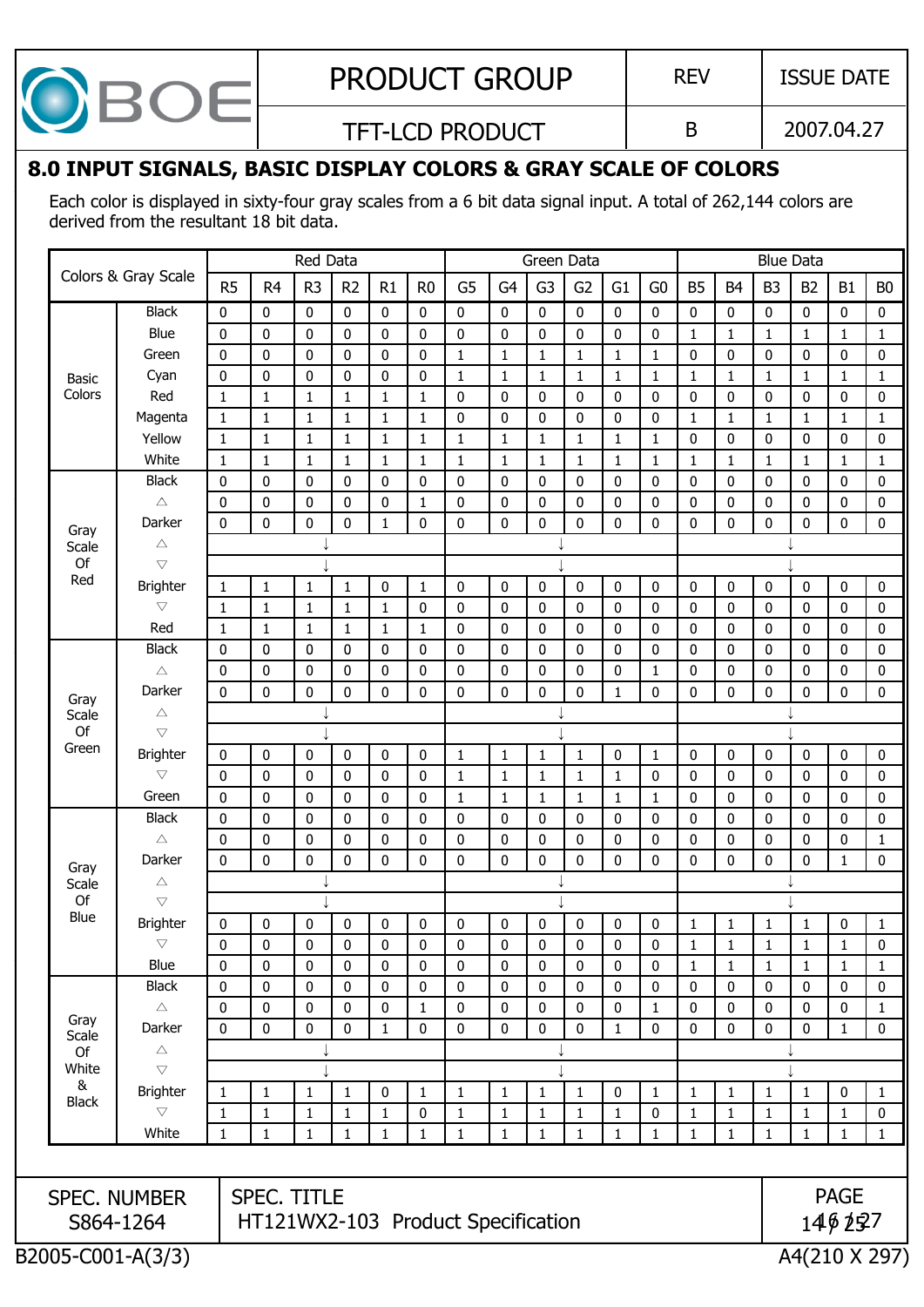| <b>PRODUCT GROUP</b>   | <b>REV</b> | <b>ISSUE DATE</b> |
|------------------------|------------|-------------------|
| <b>TFT-LCD PRODUCT</b> |            | 2007.04.27        |

#### **9.0 POWER SEQUENCE**

To prevent a latch-up or DC operation of the LCD module, the power on/off sequence shall be as shown in below



- 6)  $0 \leq T6 \leq 10$ ms
- 7)  $150ms \leq T7$

Notes : 1. When the power supply VDD is 0V, Keep the level of input signals on the low or keep high impedance.

- 2. Do not keep the interface signal high impedance when power is on.
- 3. Back Light must be turn on after power for logic and interface signal are valid.

| <b>SPEC. NUMBER</b><br>S864-1264 | <b>SPEC. TITLE</b><br>HT121WX2-103 Product Specification | <b>PAGE</b><br>17 / 27 |
|----------------------------------|----------------------------------------------------------|------------------------|
| B2005-C001-A(3/3)                |                                                          | A4(210 X 297)          |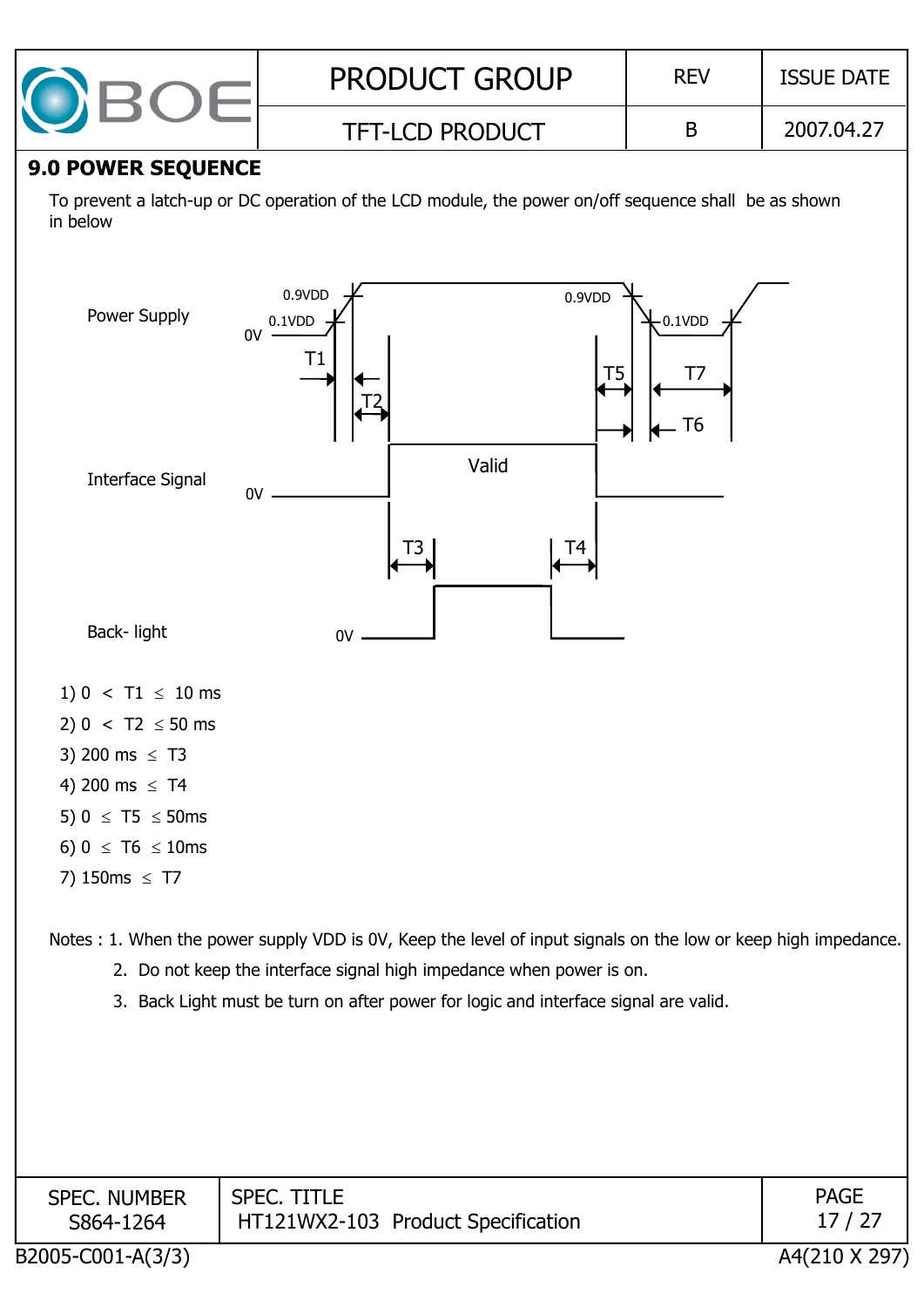

### TFT-LCD PRODUCT B 2007.04.27

## **10.0 MECHANICAL CHARACTERISTICS**

#### **10.1 Dimensional Requirements**

FIGURE 5, 6 shown in appendix shows mechanical outlines for the model.

| <b>PARAMETER</b>    | <b>SPECIFICATION</b>                                                   | <b>UNIT</b> |
|---------------------|------------------------------------------------------------------------|-------------|
| Active area         | 261.12 (H) $\times$ 163.20 (V)                                         | mm          |
| Number of pixels    | 1280 (H) $\times$ 800 (V)<br>$(1$ pixel = R + G + B dots)              | pixels      |
| Pixel pitch         | 0.2055 (H) $\times$ 0.2055 (V)                                         | mm          |
| Pixel arrangement   | <b>RGB Vertical stripe</b>                                             |             |
| Display colors      | 262,144                                                                | colors      |
| Display mode        | Normally White                                                         |             |
| Dimensional outline | $275.8 \pm 0.5(W) \times 178.0 \pm 0.5(V) \times 4.9$ Typ.(D) (5.2Max) | mm          |
| Weight              | 260 Typ. / 270 Max.                                                    | g           |
| Back-light          | CCFL, horizontal-lamp type                                             |             |

#### **10.2 Mounting**

See FIGURE 5. (shown in Appendix)

#### **10.3 Glare Polarizer**

The surface of the LCD has an glare coating.

#### **10.4 Light Leakage**

There shall not be visible light from the back-lighting system around the edges of the screen as seen from a distance 50 cm from the screen with an overhead light level of 150lux. The manufacture shall furnish limit samples of the panel showing the light leakage acceptable.

| <b>SPEC. NUMBER</b> | SPEC. TITLE                        | <b>PAGE</b> |
|---------------------|------------------------------------|-------------|
| S864-1264           | HT121WX2-103 Product Specification | 18 /        |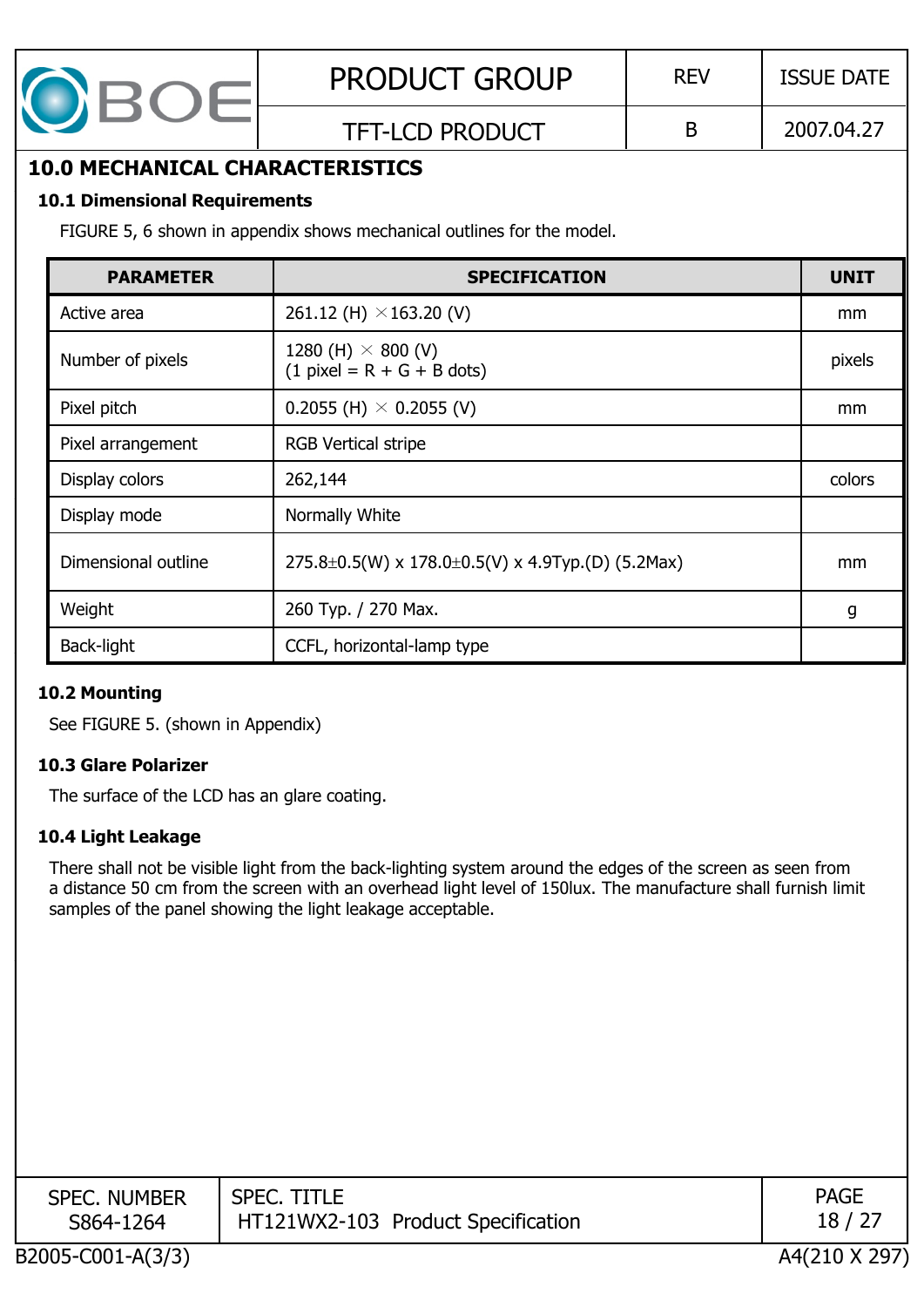

TFT-LCD PRODUCT  $\vert$  B  $\vert$  2007.04.27

#### **11.0 RELIABLITY TEST**

| <b>NO</b> | <b>TEST ITEM</b>                                   | <b>CONDITIONS</b>                                                                                      |  |  |  |  |
|-----------|----------------------------------------------------|--------------------------------------------------------------------------------------------------------|--|--|--|--|
| 1         | High temperature storage test                      | Ta = $60$ °C, 240 hrs                                                                                  |  |  |  |  |
| 2         | Low temperature storage test                       | Ta = $-20$ °C, 240 hrs                                                                                 |  |  |  |  |
| 3         | High temperature & high humidity<br>operation test | Ta = 50 $\degree$ C, 80%RH, 240hrs                                                                     |  |  |  |  |
| 4         | High temperature operation test                    | Ta = 50 $\degree$ C, 240 hrs                                                                           |  |  |  |  |
| 5         | Low temperature operation test                     | Ta = $0^{\circ}$ C, 240 hrs                                                                            |  |  |  |  |
| 6         | Thermal shock                                      | Ta = -20 $\degree$ C $\leftrightarrow$ 60 $\degree$ C (30 min), 100 cycle                              |  |  |  |  |
| 7         | Vibration test<br>(non-operating)                  | Frequency: $10 \sim 500$ Hz<br>Gravity/AMP: 1.5G<br>Period: X, Y, Z 30min                              |  |  |  |  |
| 8         | Shock test<br>(non-operating)                      | Gravity: 220G<br>Pulse width: 2ms, half sine wave<br>$\pm$ X, $\pm$ Y, $\pm$ Z Once for each direction |  |  |  |  |
| 9         | Electro-Static Discharge Test<br>(non-operating)   | Air : 150pF, 330ohm, 15KV<br>Contact: 150pF, 330ohm, 8KV                                               |  |  |  |  |

| <b>SPEC. NUMBER</b> | <b>SPEC. TITLE</b>                 | <b>PAGE</b>   |
|---------------------|------------------------------------|---------------|
| S864-1264           | HT121WX2-103 Product Specification | 19 / 27       |
|                     |                                    |               |
| B2005-C001-A(3/3)   |                                    | A4(210 X 297) |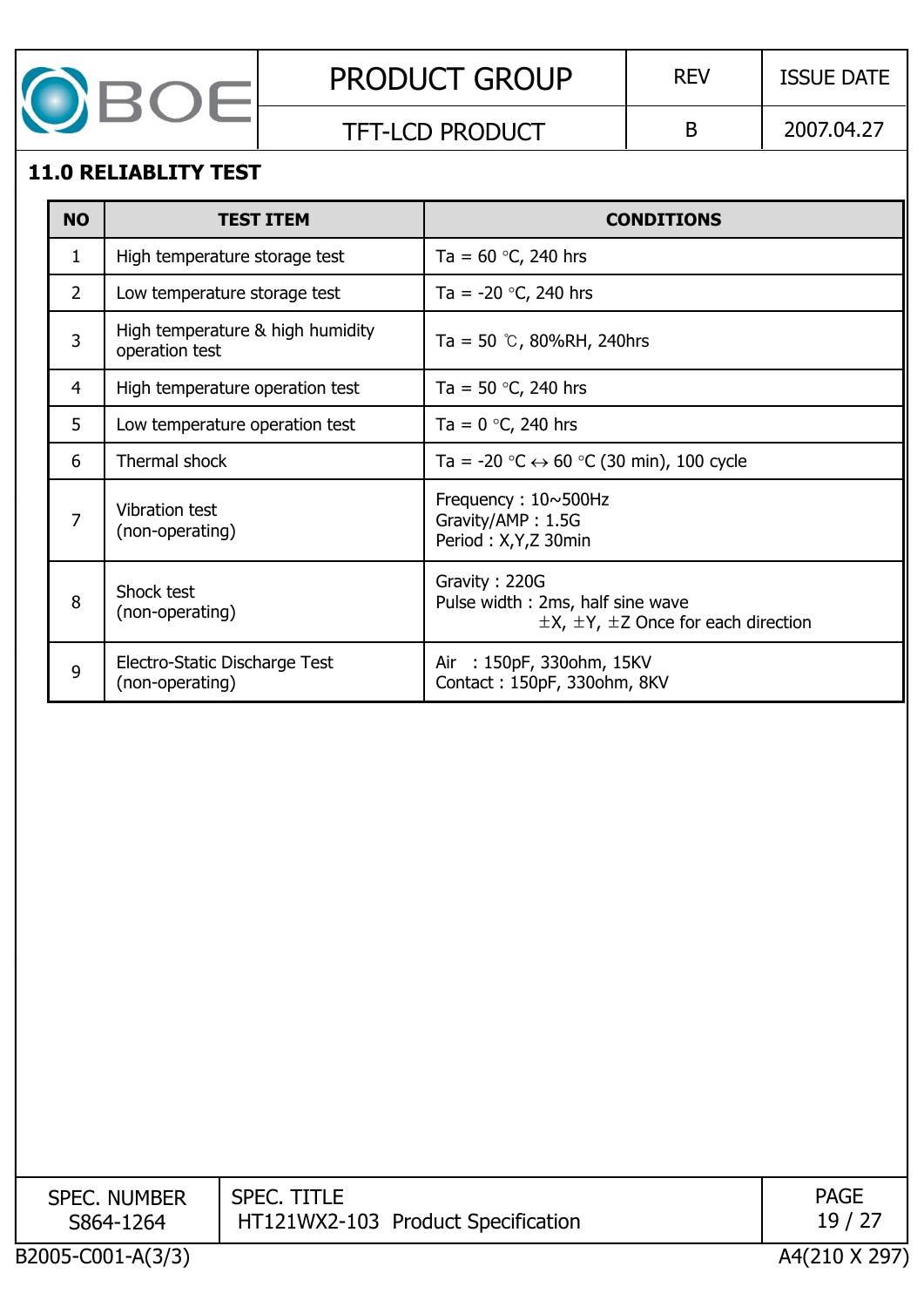

#### **12.0 HANDLING & CAUTIONS**

### **12.1 Cautions when taking out the module**

1) Pick the pouch only, when taking out module from a shipping package.

### **12.2 Cautions for handling the module**

- 1) As the electrostatic discharges may break the LCD module, handle the LCD module with care. Peel a protection sheet off from the LCD panel surface as slowly as possible.
- 2) As the LCD panel and backlight element are made from fragile glass material, impulse and pressure to the LCD module should be avoided.
- 3) As the surface of the polarizer is very soft and easily scratched, use a soft dry cloth without chemicals for cleaning.
- 4) Do not pull the interface connector in or out while the LCD module is operating.
- 5) Put the module display side down on a flat horizontal plane.
- 6) Handle connectors and cables with care.

## **12.3 Cautions for the operation**

- 1) When the module is operating, do not lose MCLK, DE signals. If any one of these signals were lost, the LCD panel would be damaged.
- 2) Obey the supply voltage sequence. If wrong sequence were applied, the module would be damaged.

### **12.4 Cautions for the atmosphere**

- 1) Dewdrop atmosphere should be avoided.
- 2) Do not store and/or operate the LCD module in a high temperature and/or humidity atmosphere. Storage in an electro-conductive polymer-packing pouch and under relatively low temperature atmosphere is recommended.

## **12.5 Cautions for the module characteristics**

- 1) Do not apply fixed pattern data signal to the LCD module at product aging.
- 2) Applying fixed pattern for a long time may cause image sticking.

## **12.6 Other cautions**

- 1) Do not disassemble and/or re-assemble LCD module.
- 2) Do not re-adjust variable resistor or switch etc.
- 3) When returning the module for repair or etc, please pack the module not to be broken.
- 4) We recommend using the original shipping packages.

| HT121WX2-103 Product Specification<br>20/27<br>S864-1264 | <b>SPEC. NUMBER</b> | <b>SPEC. TITLE</b> | <b>PAGE</b> |
|----------------------------------------------------------|---------------------|--------------------|-------------|
|----------------------------------------------------------|---------------------|--------------------|-------------|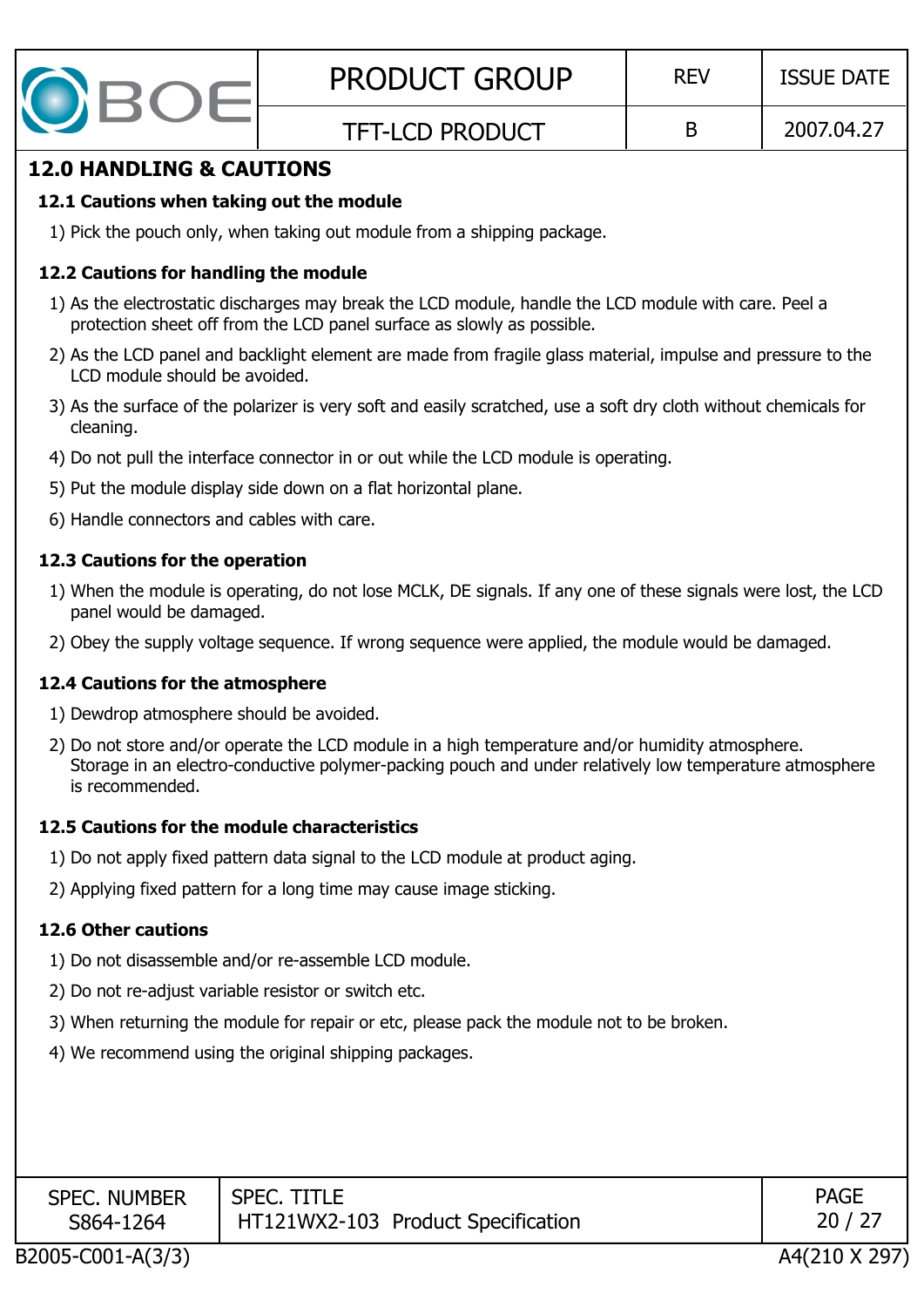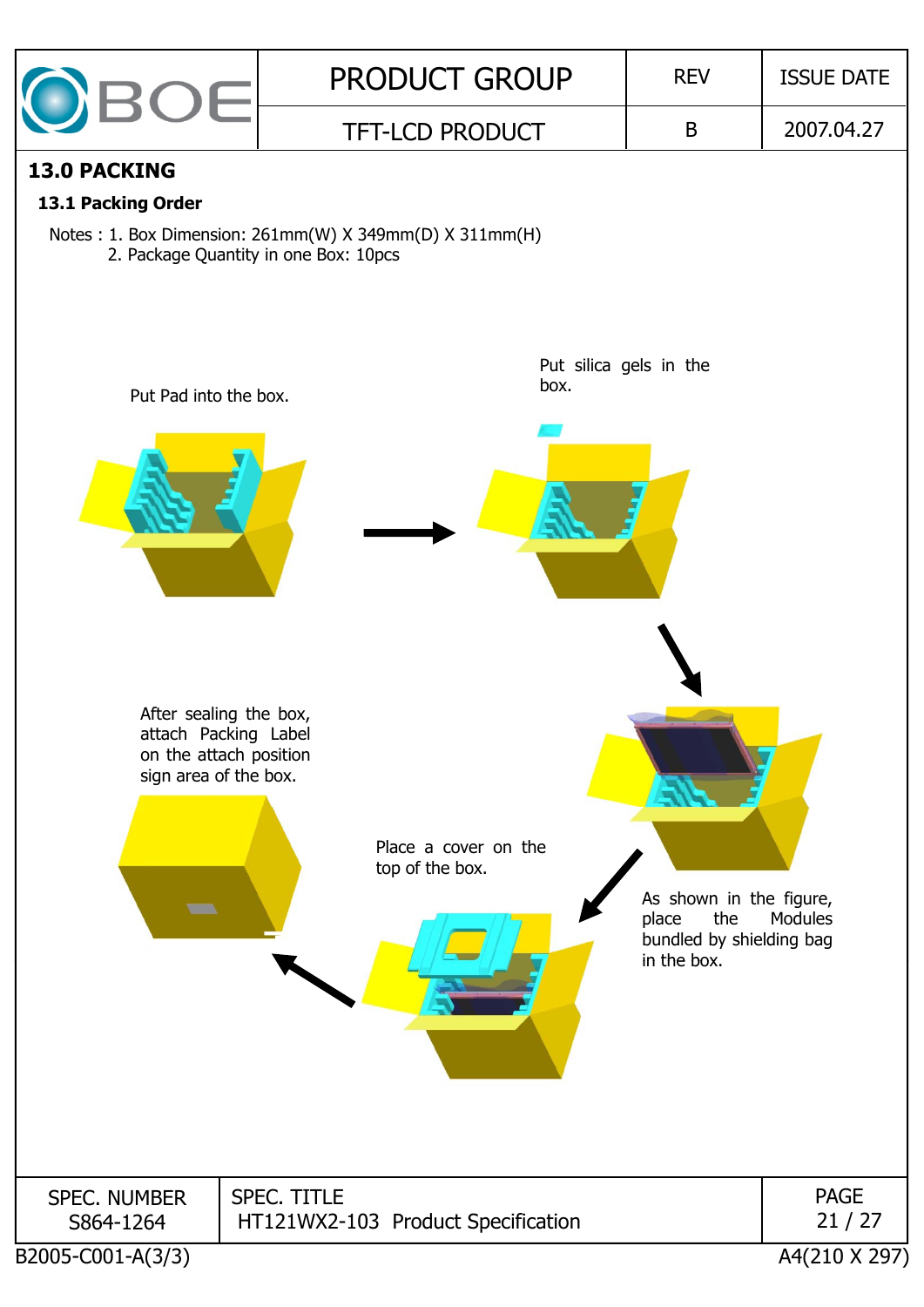| <b>BOE</b>                                                                                                                                                                                                                 | <b>PRODUCT GROUP</b>                                                                                                       | <b>REV</b>                                                                                                                                            | <b>ISSUE DATE</b>    |
|----------------------------------------------------------------------------------------------------------------------------------------------------------------------------------------------------------------------------|----------------------------------------------------------------------------------------------------------------------------|-------------------------------------------------------------------------------------------------------------------------------------------------------|----------------------|
|                                                                                                                                                                                                                            | <b>TFT-LCD PRODUCT</b>                                                                                                     | B                                                                                                                                                     | 2007.04.27           |
| 14.0 Environment & Safety<br>14.1 Packing Label<br>1) Label Size: 108 mm (L) $\times$ 56 mm (W)<br>2) Contents<br>Model: HT121WX2-103<br>Q'ty: Module Q'ty in one box<br>Date: Packing Date<br>FG Code: FG Code of Product | Serial No.: Box Serial No. See next figure for detail description.                                                         |                                                                                                                                                       |                      |
| <b>BOEhydis</b>                                                                                                                                                                                                            | <b>BOE HYDIS TECHNOLOGY</b>                                                                                                |                                                                                                                                                       |                      |
| <b>MODEL: HT121WX2-103</b>                                                                                                                                                                                                 | Q'TY :<br>10                                                                                                               |                                                                                                                                                       |                      |
|                                                                                                                                                                                                                            | SERIAL NO.: (0000000000000) DATE: 200X.X.XX<br>CCO <sub>ROHS</sub> Compilant<br>(QA)<br><b>QAA0330000268</b><br><b>XXX</b> |                                                                                                                                                       |                      |
| 00<br>00<br>$\overline{0}$                                                                                                                                                                                                 | 000000<br>$\overline{0}$<br>$\overline{0}$<br>FG CODE<br>Type Grade Year Month ITEM-CODE Serial_no                         | RoHS Mark                                                                                                                                             |                      |
|                                                                                                                                                                                                                            | 14.2 Mercury disposal & High voltage caution                                                                               |                                                                                                                                                       |                      |
|                                                                                                                                                                                                                            | HIGH VOLTAGE<br>CAUTION<br>RISK OF ELECTRIC SHOCK.<br>DISCONNECT THE ELECTRIC<br>POWER BEFORE SERVICING                    | COLD CATHODE FLUDRESCENT LAMP IN LCD<br>PANEL CONTAINS A SMALL AMOUNT<br>OF MERCURY, PLEASE FOLLOW LOCAL OR-<br>DINANCES OR REGULATIONS FOR DISPOSAL. |                      |
|                                                                                                                                                                                                                            |                                                                                                                            |                                                                                                                                                       |                      |
| <b>SPEC. NUMBER</b><br>S864-1264                                                                                                                                                                                           | <b>SPEC. TITLE</b><br>HT121WX2-103 Product Specification                                                                   |                                                                                                                                                       | <b>PAGE</b><br>22/27 |
| B2005-C001-A(3/3)                                                                                                                                                                                                          |                                                                                                                            |                                                                                                                                                       | A4(210 X 297)        |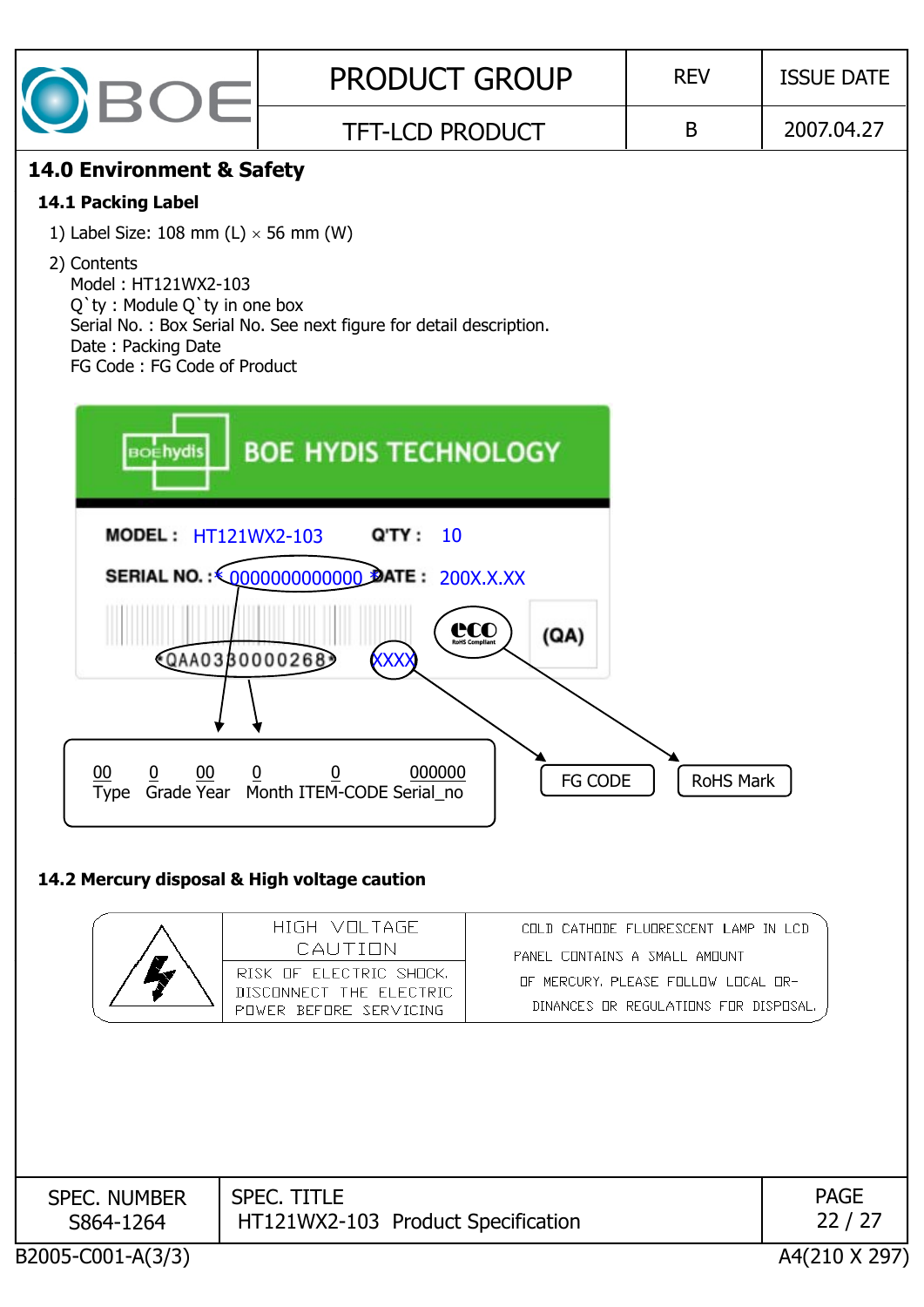| $\overline{\mathcal{C}}$ | <b>PRODUCT GROUP</b>   | <b>REV</b> | <b>ISSUE DATE</b> |  |
|--------------------------|------------------------|------------|-------------------|--|
|                          | <b>TFT-LCD PRODUCT</b> |            | 2007.04.27        |  |

#### **14.3 Product Label**

1) Picture



No 4. Year (5 : 2005, 6 : 2006, …)

No 5. Month (1, 2, 3, ..., 9, X, Y, Z)

No 6. FG Code

No 7. Serial Number

| <b>SPEC. NUMBER</b><br>S864-1264 | SPEC. TITLE<br>HT121WX2-103 Product Specification | <b>PAGE</b><br>23 / 27 |
|----------------------------------|---------------------------------------------------|------------------------|
| 00000 COO1 1/3/31                |                                                   | 11231011017            |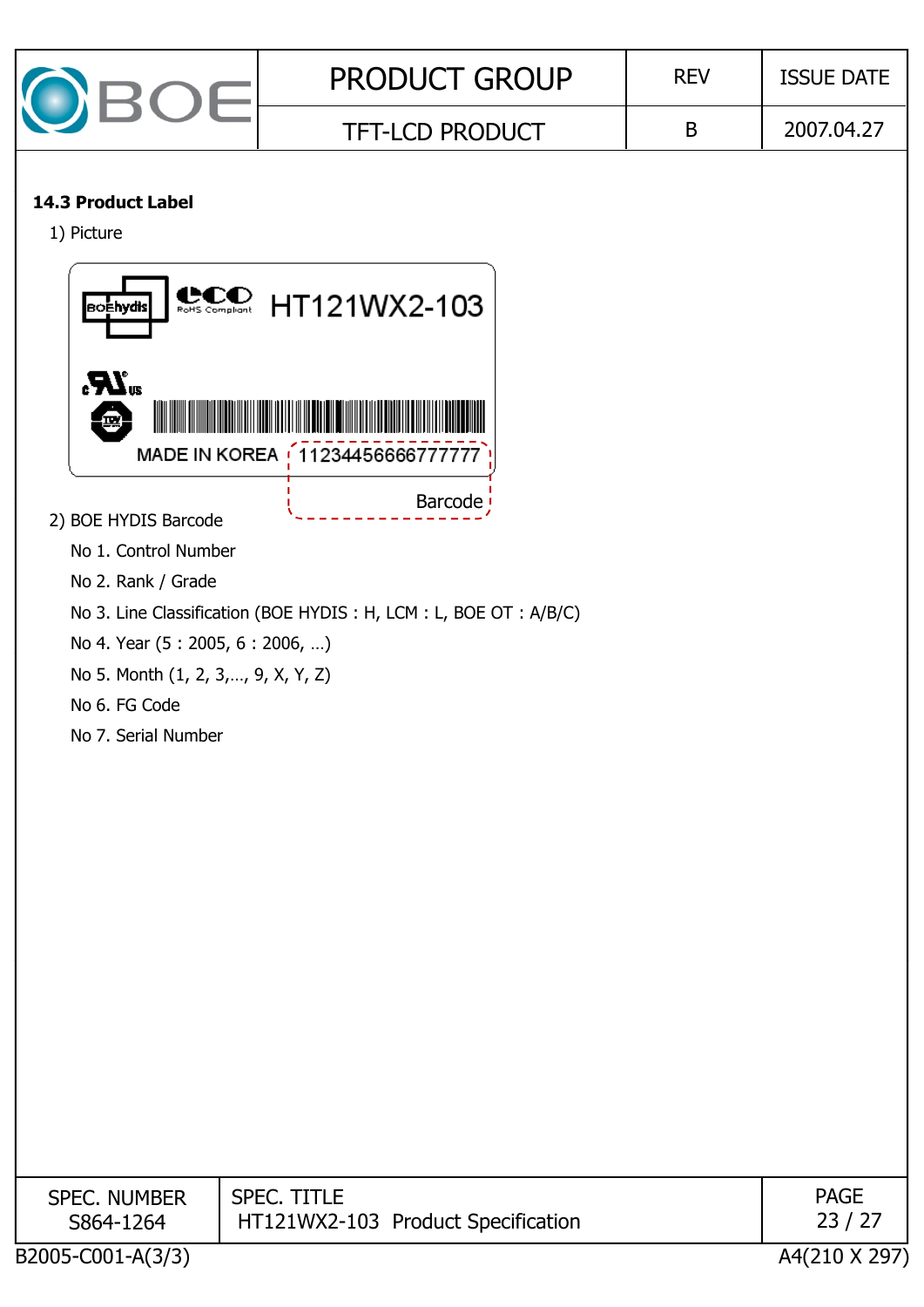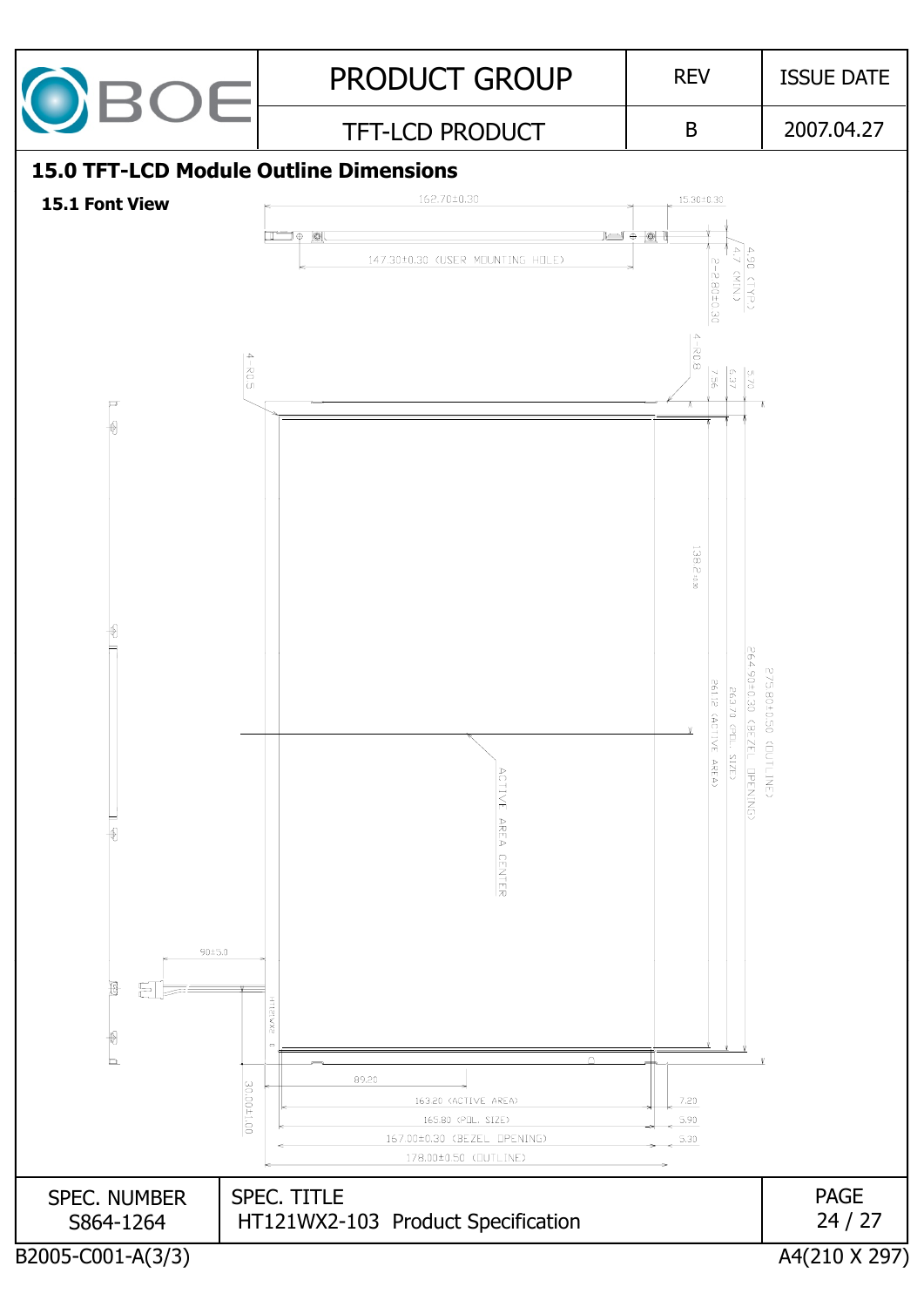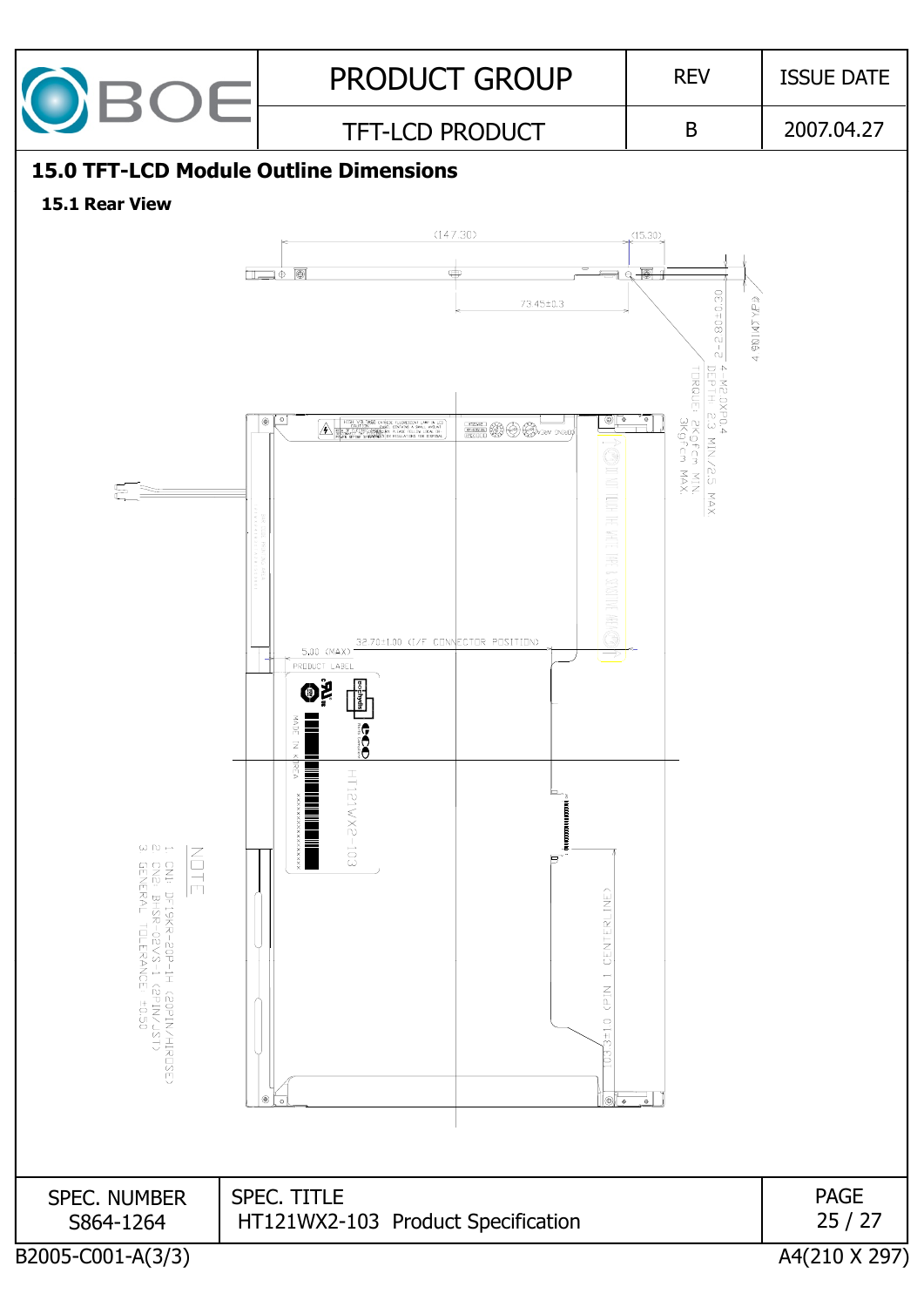

TFT-LCD PRODUCT B 2007.04.27

#### **15.0 EDID Data**

| <b>Add</b>     | <b>Function</b>                    | <b>Hex</b>     | Input<br><b>Value</b>                                    | <b>Add</b> | <b>Function</b>              | <b>Hex</b>     | Input<br><b>Value</b>                              |  |
|----------------|------------------------------------|----------------|----------------------------------------------------------|------------|------------------------------|----------------|----------------------------------------------------|--|
| 00             |                                    | 00             |                                                          | 20         | BLue y high bits             | 25             | 0.145                                              |  |
| 01             |                                    | <b>FF</b>      |                                                          | 21         | White x high bits            | 50             | 0.313                                              |  |
| 02             |                                    | <b>FF</b>      |                                                          | 22         | White y high bits            | 54             | 0.329                                              |  |
| 03             | Header                             | FF.            | <b>EDID</b>                                              | 23         | Established timing 1         | 00             |                                                    |  |
| 04             |                                    | <b>FF</b>      |                                                          | 24         | Established timing 2         | 00             |                                                    |  |
| 05             |                                    | FF.            |                                                          | 25         | Established timing 3         | 00             |                                                    |  |
| 06             |                                    | FF.            |                                                          | 26         | Standard timing #1           | 01             | Not Used                                           |  |
| 07             |                                    | 00             |                                                          | 27         |                              | 01             |                                                    |  |
| 08             | <b>ID Manufacturer</b>             | 09             | <b>BOE</b>                                               | 28         | Standard timing #2           | 01             | Not Used                                           |  |
| 09             | Name                               | E <sub>5</sub> |                                                          | 29         |                              | 01             |                                                    |  |
| 0A             | <b>ID Product Code</b>             | <b>B3</b>      | 1203                                                     | 2A         | Standard timing #3           | 01             | Not Used                                           |  |
| 0B             |                                    | 04             |                                                          | 2B         |                              | 01             |                                                    |  |
| 0C             |                                    | 00             |                                                          | 2C         | Standard timing #4           | 01             | Not Used                                           |  |
| 0 <sub>D</sub> | 32-bit serial No.                  | 00             |                                                          | 2D         |                              | 01             |                                                    |  |
| 0E             |                                    | 00             |                                                          | 2E         | Standard timing #5           | 01             | Not Used                                           |  |
| 0F             |                                    | 00             |                                                          | 2F         |                              | 01             |                                                    |  |
| 10             | Week of manufacture                | 00             | $\mathbf{0}$                                             | 30         | Standard timing #6           | 01             | Not Used                                           |  |
| 11             | Year of Manufacture                | 0F             | 2005                                                     | 31         |                              | 01             |                                                    |  |
| 12             | EDID Structure Ver.                | 01             | $\mathbf{1}$                                             | 32         | Standard timing #7           | 01             | Not Used                                           |  |
| 13             | EDID revision #                    | 03             | 3                                                        | 33         |                              | 01             |                                                    |  |
| 14             | Video input definition             | 80             |                                                          | 34         | Standard timing #8           | 01             | Not Used                                           |  |
| 15             | Max H image size                   | 1A             | 26                                                       | 35         |                              | 01             |                                                    |  |
| 16             | Max V image size                   | 10             | 16                                                       | 36         |                              | C6             | Main clock: 71.1MHz                                |  |
| 17             | Display Gamma                      | 78             | 2.2                                                      | 37         |                              | 1B             | . Hor. Active: 1280<br>Hor. Blanking: 160          |  |
| 18             | Feature support                    | 0A             | RGB mode                                                 | 38         |                              | 00             | 4 bits of Hor. Active +                            |  |
| 19             | Red/Green low bits                 | E <sub>8</sub> |                                                          | 39         |                              | A <sub>0</sub> | 4 bits of Hor. Blanking<br>. Ver. Active: 800      |  |
| 1A             | Blue/White low bits                | 80             |                                                          | 3A         | Detailed timing<br>/ monitor | 50             | . Ver. Blanking: 23                                |  |
| 1B             | Red x high bits                    | 96             | 0.589                                                    | 3B         | descriptor $#1$              | 20             | 4 bits of Ver. Active +<br>4 bits of Ver. Blanking |  |
| 1 <sup>C</sup> | Red y high bits                    | 54             | 0.331                                                    | 3C         |                              | 17             | . Hor. Sync Offset: 48                             |  |
| 1D             | Green x high bits                  | 4 <sub>D</sub> | 0.303                                                    | 3D         |                              | 30             | H sync Pulse Width: 32<br>V sync Offset: 3 line    |  |
| 1E             | Green y high bits                  | <b>8A</b>      | 0.540                                                    | 3E         |                              | 30             | . V Sync Pulse width                               |  |
| 1F             | Blue x high bits                   | 25             | 0.147                                                    | 3F         |                              | $: 6$ line     |                                                    |  |
|                |                                    |                |                                                          |            |                              |                |                                                    |  |
|                | <b>SPEC. NUMBER</b><br>S864-1264   |                | <b>SPEC. TITLE</b><br>HT121WX2-103 Product Specification |            |                              |                | <b>PAGE</b><br>26/27                               |  |
|                | B2005-C001-A(3/3)<br>A4(210 X 297) |                |                                                          |            |                              |                |                                                    |  |